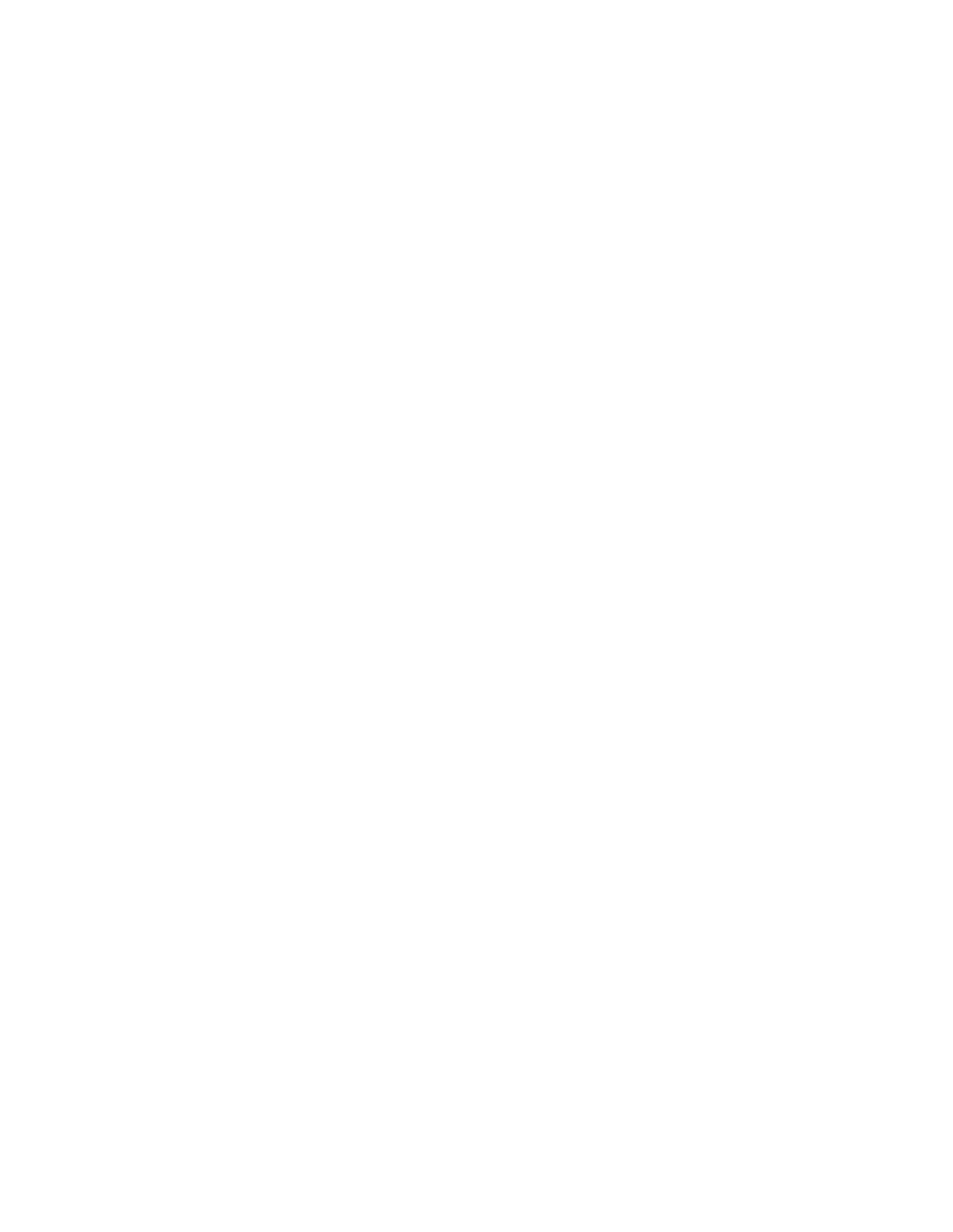## **FIRST NATION CONSULTATION AND ACCOMMODATION: A BUSINESS PERSPECTIVE**

## **TABLE OF CONTENTS**

| I.                    |                                                                              |  |
|-----------------------|------------------------------------------------------------------------------|--|
| II.                   |                                                                              |  |
|                       |                                                                              |  |
|                       | The Importance of First Nation Consultation and Accommodation to Business .1 |  |
|                       |                                                                              |  |
|                       |                                                                              |  |
| Ш.                    |                                                                              |  |
|                       |                                                                              |  |
|                       |                                                                              |  |
|                       |                                                                              |  |
|                       |                                                                              |  |
|                       |                                                                              |  |
|                       |                                                                              |  |
|                       |                                                                              |  |
|                       |                                                                              |  |
|                       |                                                                              |  |
|                       |                                                                              |  |
|                       |                                                                              |  |
|                       |                                                                              |  |
|                       |                                                                              |  |
|                       |                                                                              |  |
| $\mathbf{IV}_{\cdot}$ |                                                                              |  |
|                       |                                                                              |  |
|                       |                                                                              |  |
| $\mathbf{V}$ :        |                                                                              |  |
|                       |                                                                              |  |
|                       | Appendix 2: First Nation Intensity Matrix Concept Definitions 17             |  |
|                       |                                                                              |  |
|                       |                                                                              |  |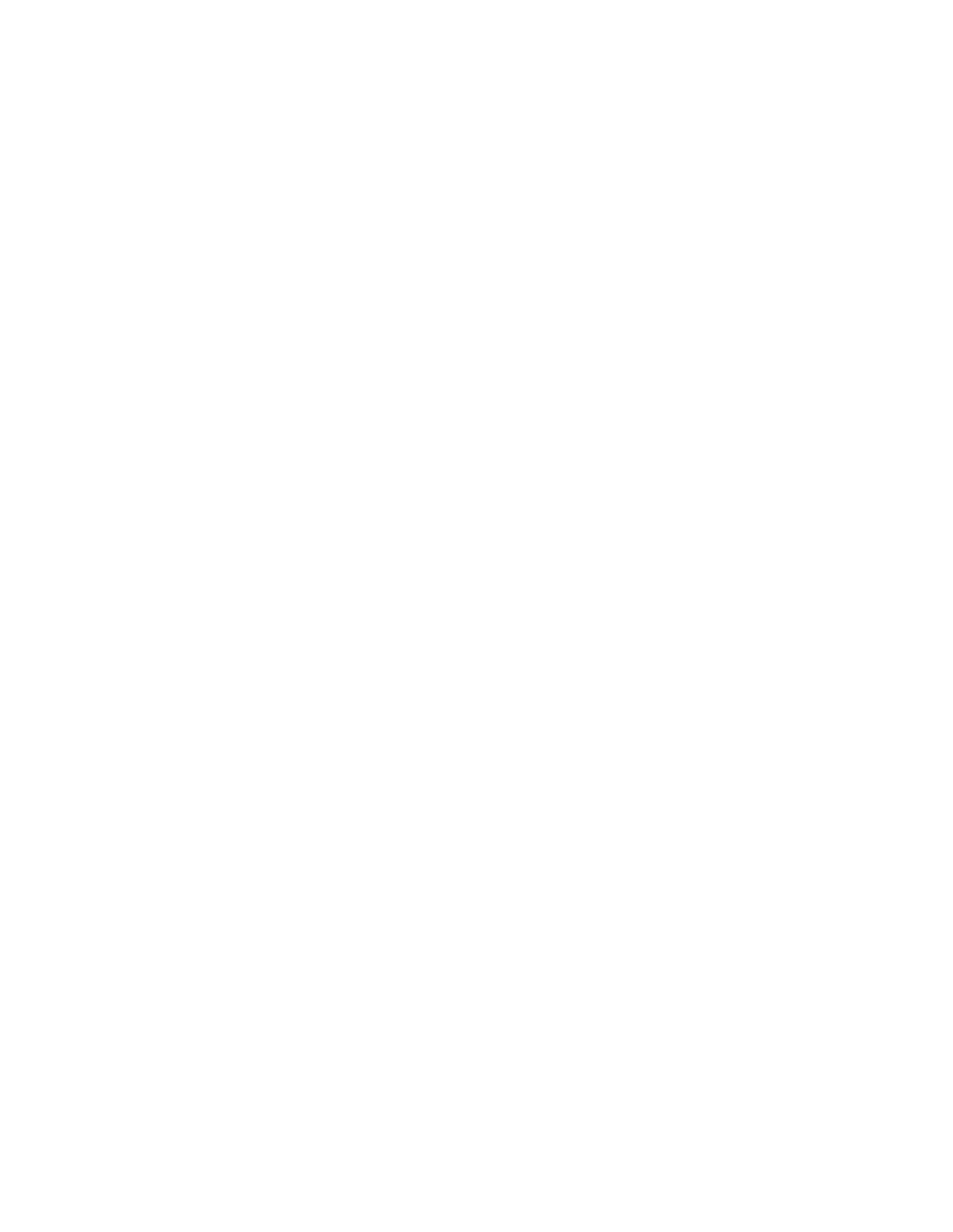## **FIRST NATION CONSULTATION AND ACCOMMODATION: A BUSINESS PERSPECTIVE**

## **EXECUTIVE SUMMARY**

The business community in British Columbia supports the development of a New Relationship between First Nations and the Government of British Columbia. Many aspects of the New Relationship are of interest to the business community. This paper focuses on Consultation and Accommodation. Many industries in British Columbia are experiencing a great deal of frustration at the pace, content and lack of clarity of the First Nation consultation processes. Also missing is a cohesive vision on how best to implement court rulings on consultation and accommodation in a meaningful and practical way.

The Government of British Columbia and the First Nations Leadership Council – collectively known as the "New Relationship Management Committee" – invited the business community to offer its thoughts and recommendations on how the new Consultation and Accommodation regime might be structured. Major business and industry associations formed the "New Relationship Business Group" to answer this challenge.

We offer this paper as our perspective on Consultation and Accommodation. We intend this to be the beginning of positive, constructive discussions that will lead to a new regime that meets the expectations of the law and is effective and efficient in implementation, while balancing First Nation and Crown interests. We do not presume that we have all the answers, but we do feel that our analysis and recommendations will contribute to the discussion that needs to be undertaken. We very much look forward to that discussion.

Perhaps the most succinct and direct explanation of the law surrounding First Nation consultation is found in the ruling of the Supreme Court of Canada in *Haida*: <sup>1</sup>

The content of the duty to consult and accommodate varies with the circumstances. Precisely what duties arise in different situations will be defined as the case law in this emerging area develops. In general terms, however, it may be asserted that the scope of the duty is proportionate to a preliminary assessment of the strength of the case supporting the existence of the right or title, and to the seriousness of the potentially adverse effect upon the right or title claimed.

The New Relationship Business Group encourages First Nations and the Government of British Columbia to undertake action in the following priority areas:

- A new model for First Nation Consultation and Accommodation that considers both dimensions of the content of the duty to consult:
	- 1. the presence and degree of First Nation interest in the lands and resources at issue; and
	- 2. the potential of a project or activity to negatively affect those First Nation interests.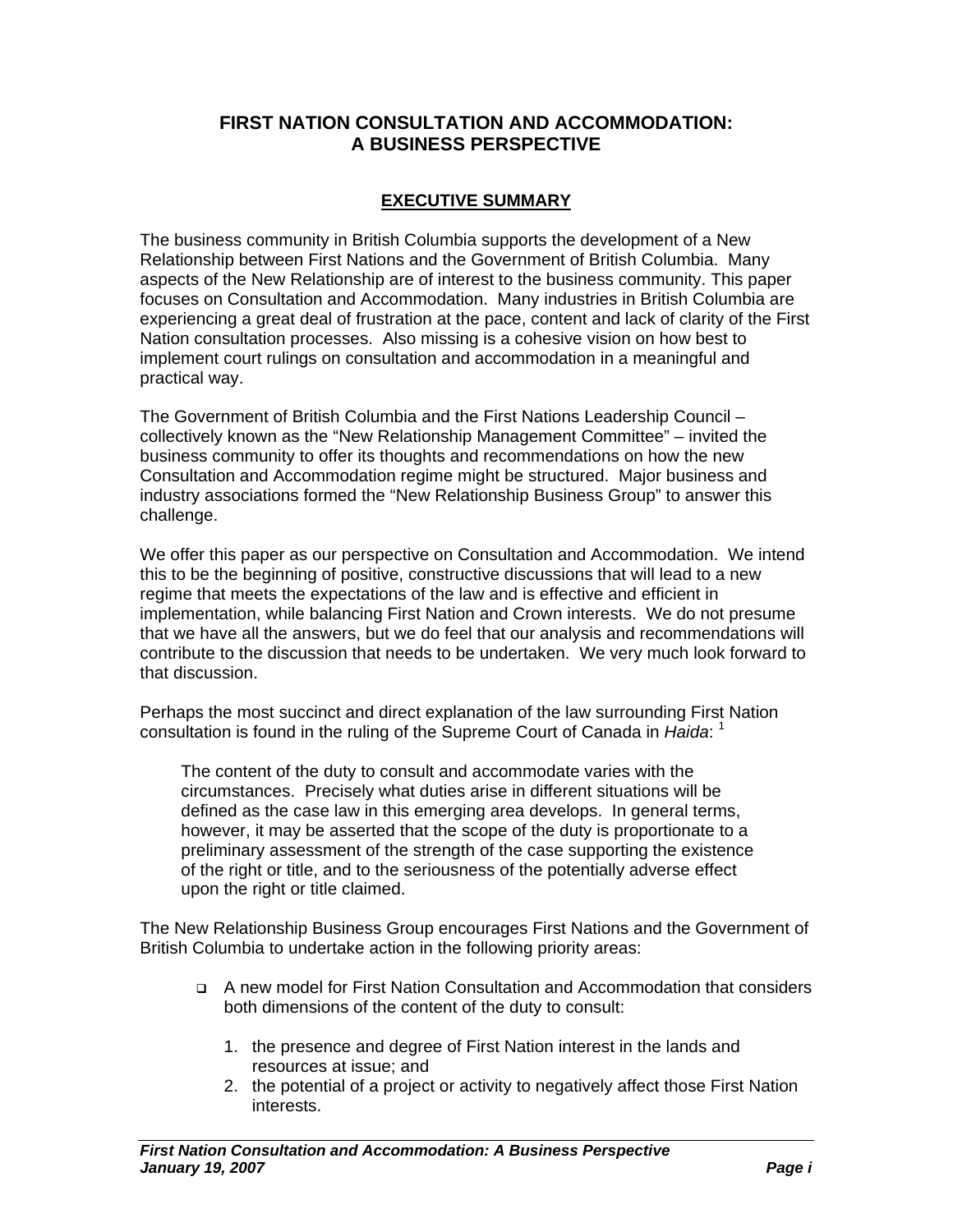- $\Box$  A new government policy that clearly sets out the expectations, time frames and process for First Nation Consultation and Accommodation, including recognition that agreements between government and First Nations are to be encouraged.
- $\Box$  Recognition that the responsibility for an effective process is shared by government and First Nations, such that both parties must participate in good faith in reaching consensus.
- Consultation on higher level plans is preferred to engagement on each and every minor permit.
- Acceptance that there are outstanding issues in the reconciliation of aboriginal and Crown titles that cannot be resolved through consultations on proposed development activities. Debating those issues in project consultations does not lead to their resolution and only diverts attention from the applications at hand.

In Part 3, we offer the New Relationship Management Committee two options for the implementation of a new regime: implementation through policy using existing government mechanisms; or policy changes plus the creation of an independent office to oversee the consultation process.

As we noted at the outset and is thematic throughout this paper, the New Relationship Business Group will be pleased to work hand in hand with First Nations and the Government of British Columbia in cooperatively seeking durable solutions to the issues relating to First Nation Consultation and Accommodation.

> The New Relationship Business Group urges the Government of British Columbia and the First Nations Leadership Council to urgently engage on reaching a timely resolution of the Consultation and Accommodation issue. It has been over 18 months since the New Relationship promised to "establish effective procedures for consultation and accommodation". The lack of policy direction and shared vision is frustrating government officials, First Nations and industry.

> It is our hope is that this paper assists in achieving the promise of the New Relationship. We are happy to help government and First Nations work through and reach consensus on this important issue.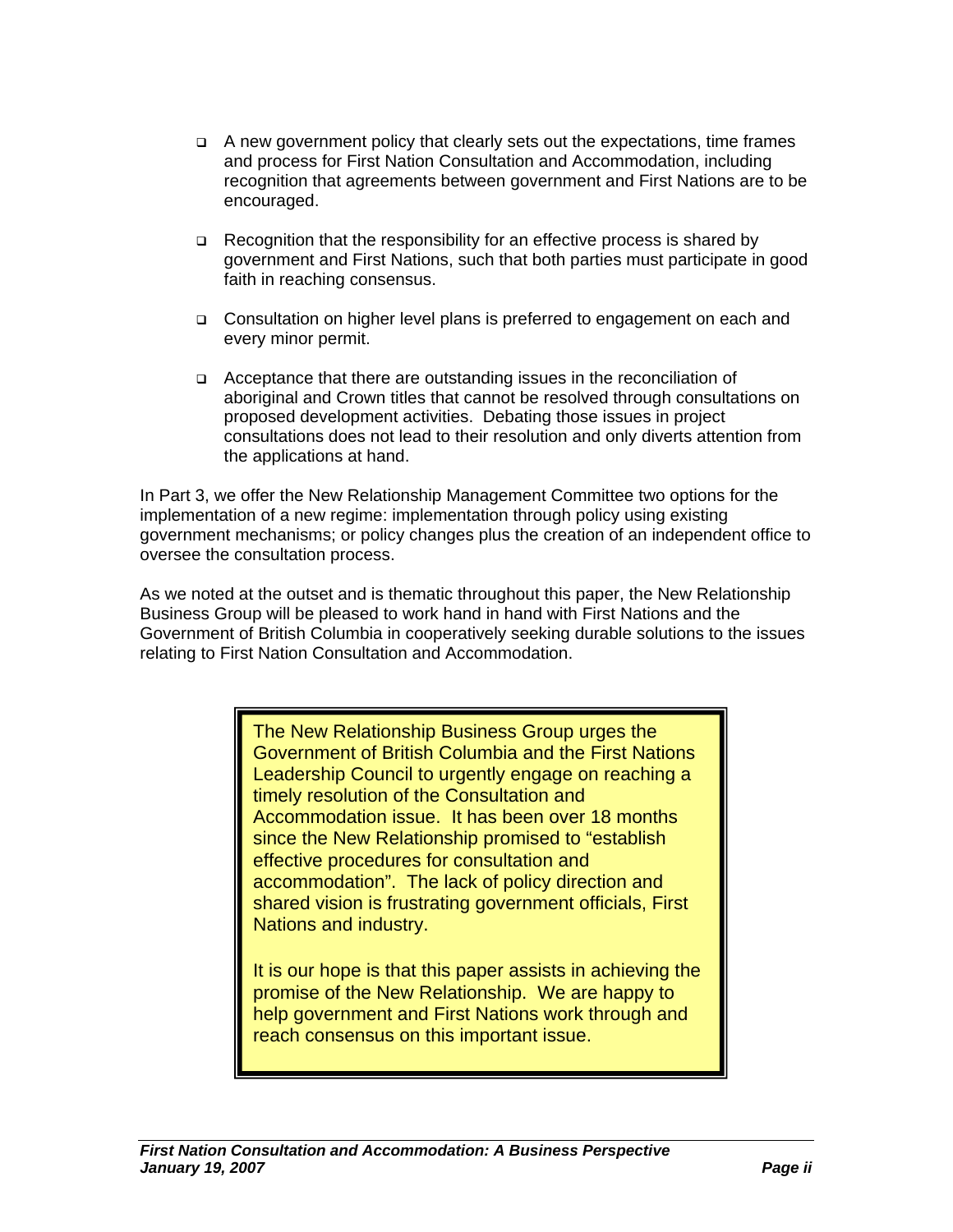## **PART 1. THE CONSULTATION CONTEXT**

#### **Introduction**

The release of "The New Relationship" by the Government of British Columbia and the First Nations Leadership Council in the Spring of 2005 attracted a great deal of attention from the British Columbia business community. The business community in British Columbia is very interested in and supports the New Relationship. It is a bold initiative of government and First Nations to reconcile Crown and aboriginal titles cooperatively while building a positive, mutually-beneficial and lasting relationship; a relationship based on trust, respect and a shared vision. As the Supreme Court of Canada so wisely observed, "We are all here to stay".

Over the next several months there were a number of meetings of government and First Nations leaders – through the New Relationship Management Committee – with business leaders. During that time the Business Council of British Columbia facilitated the creation of the "New Relationship Business Group" comprised of:

- Association of Mineral Exploration BC
- □ BC Chamber of Commerce
- BC Roadbuilders and Heavy Construction Association
- □ BC Salmon Farmers Association
- □ BC Utilities Advisory Council
- Business Council of BC
- □ Coast Forest Products Association
- □ Council of Forest Industries
- Council of Tourism Associations of BC
- Mining Association of BC

The Group engaged Strategic Aboriginal Consulting Inc. to develop a common business perspective on the New Relationship. In this paper the New Relationship Business Group provides its perspective on First Nation Consultation and Accommodation.

This paper concentrates on matters relating to provincial jurisdiction, which govern most of the lands and resources in British Columbia. For this reason and because the New Relationship is an initiative of First Nations and the provincial government in which the federal government is not a formal participant, we have not included a discussion of federal matters. Nevertheless, the New Relationship Business Group encourages the Government of Canada to review and carefully consider our thoughts and recommendations.

#### **The Importance of First Nation Consultation and Accommodation to Business**

This is an exciting time in the BC economy. The investment climate is strong and there is near full employment, attracting more resourced-based industry to this province. The New Relationship Business Group is committed to explore opportunities that support a strong economy to sustain and improve the quality of life of all British Columbians, including First Nations.

Recent court decisions have made it abundantly clear that the obligation to consult First Nations about activities that may affect their asserted aboriginal rights and aboriginal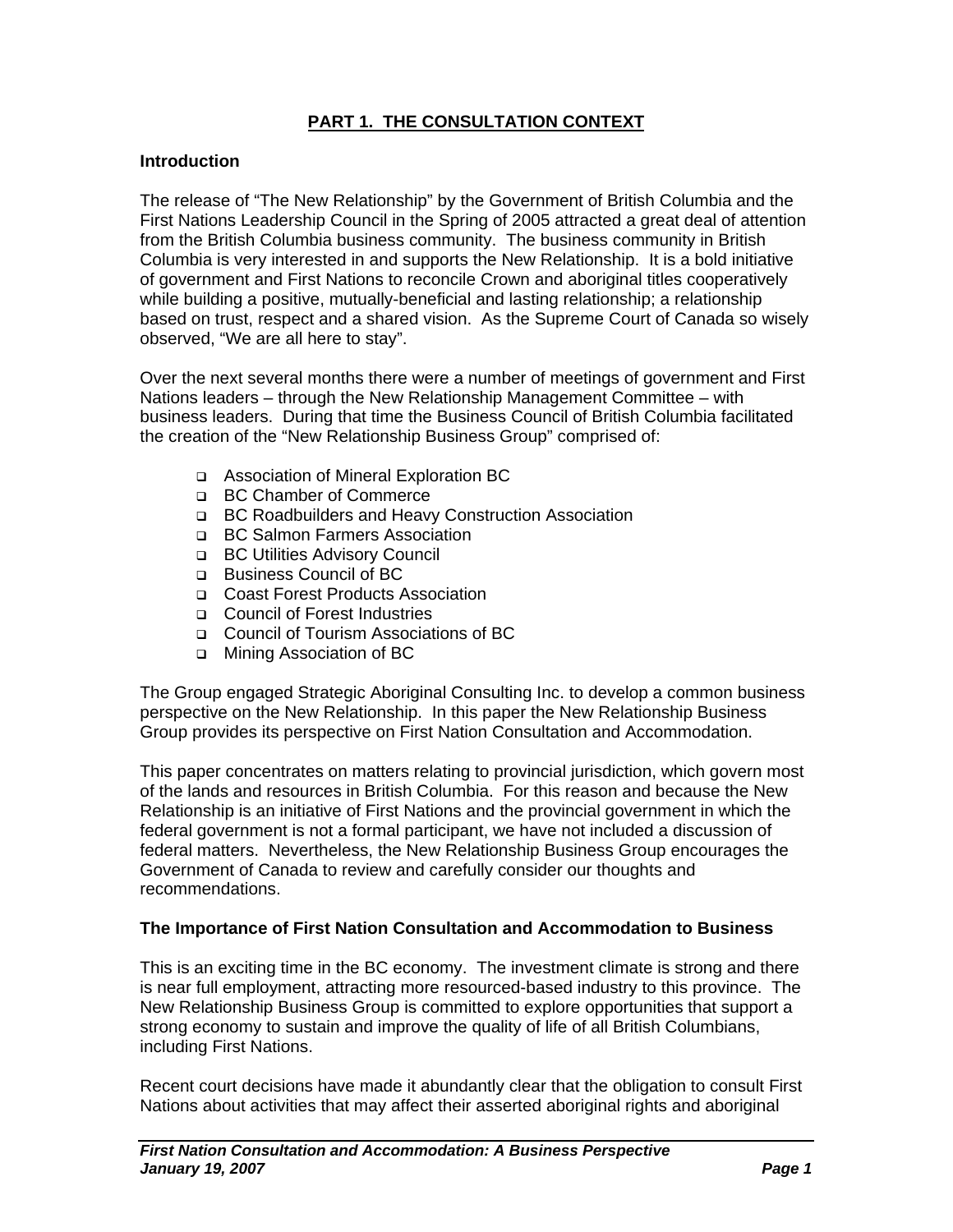titles rests entirely with the Crown. There is no legal obligation on private businesses or other third parties to consult First Nations on proposed or planned developments. The question may be asked, "Why does the business community care about how the Crown undertakes its obligation?" The answers are both simple and complex.

The simple answer is that businesses must await the completion of Crown consultations with First Nations before development applications to the Crown can be approved. The BC government has estimated that there are some 200,000 decisions taken each year that attract the obligation to consult First Nations. The timeliness and appropriate degree of consultation is therefore of great interest to business.

To fully discuss the more complex answer would occupy a complete paper itself. However, some of the challenges posed to business by First Nation consultation include:

- First Nations assert rights in the lands and resources that are also the cornerstone of economic development in BC. Identifying those interests and determining how best to address them is a major issue affecting economic development.
- □ It seems that in the absence of a consensus or policy on consultation and accommodation, government is taking a very risk adverse approach. That is, in order to ensure that consultation does not fall short of what the courts might require government is requiring full consultation on virtually every decision, no matter how minor or routine.
- The BC government has a 2002 First Nation Consultation Policy, but it has not been updated or adapted to bring it squarely in line with current and emerging jurisprudence, or the spirit of the New Relationship.
- Many industries require permits, licenses, tenures or other approvals from a variety of line ministries. Each ministry having differing approaches to First Nation consultation increases company workloads and resources expended and unnecessarily frustrates resource development activities.
- In many cases the scope of consultation is not properly reconciled with the scope of administrative and contractual decisions.
- □ BC is home to some 200 First Nations with a wide range of defined and asserted First Nation rights, titles and interests due to historic treaties, modern treaties (e.g., Nisga'a) and differing land and resource uses and occupations. Properly dealing with these asserted rights, titles and interests is difficult without a shared understanding of them.
- □ First Nations face a growing demand on their scarce resources. Few are able to dedicate sufficient resources to priority areas.
- In the absence of the reconciliation of aboriginal and Crown titles through treaties, consultation and accommodation discussions have become negotiations over who owns the land and who can make decisions about its use. Too often consultations on projects and activities become mini-treaty negotiations.

And, perhaps most importantly, the provincial government and First Nations leadership have recognized the important role that the business community can play in the New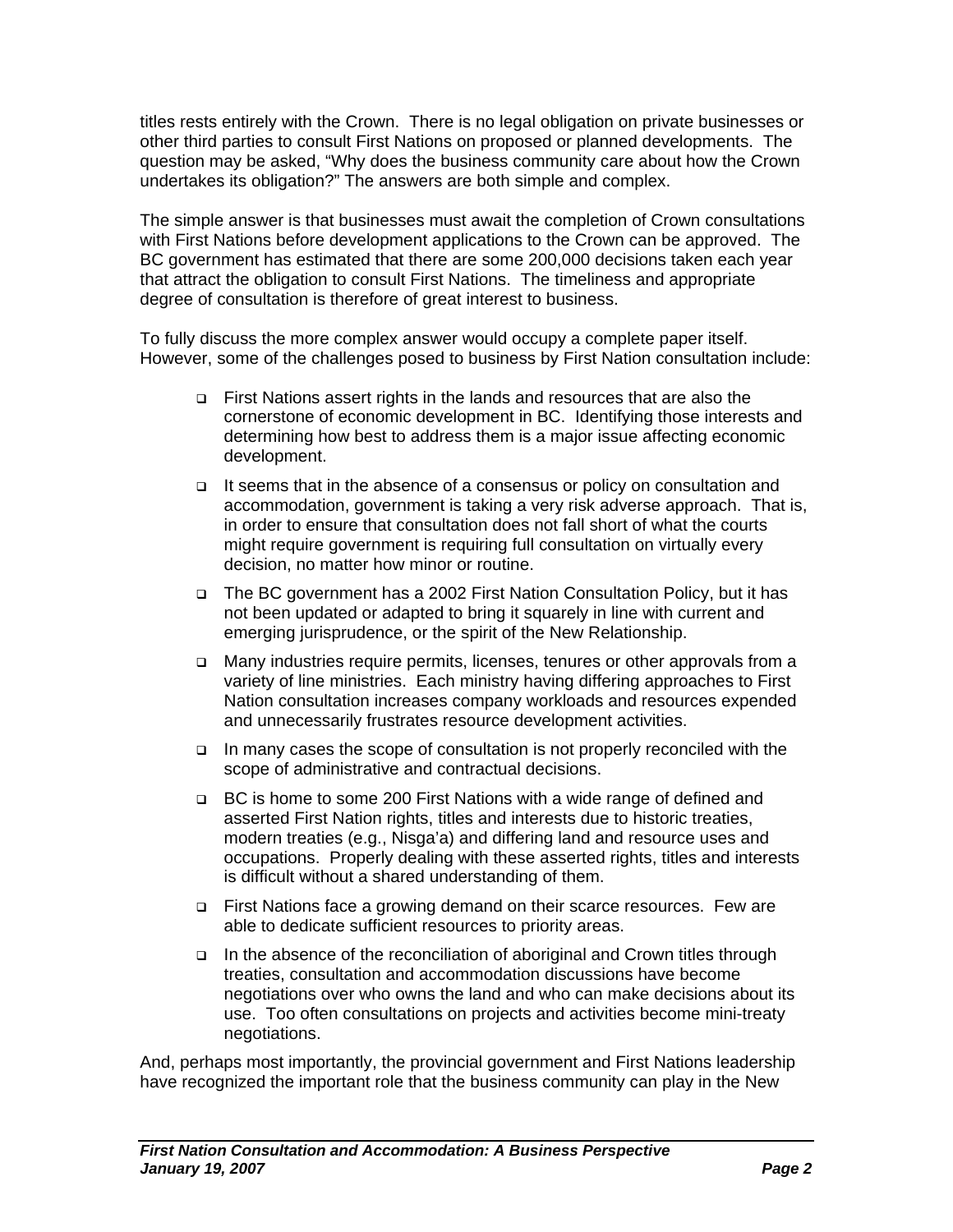Relationship and have invited us to provide our best advice. We are extremely happy to do so.

> The New Relationship Business Group urges the Government of British Columbia and the First Nations Leadership Council to urgently engage on reaching a timely resolution of the Consultation and Accommodation issue. It has been over 18 months since the New Relationship promised to "establish effective procedures for consultation and accommodation". The lack of policy direction and shared vision is frustrating government officials, First Nations and industry.

It is our hope is that this paper assists in achieving the promise of the New Relationship. We are happy to help government and First Nations work through and reach consensus on this important issue.

## **Additional Background**

In June 2004, the Business Council of British Columbia released its paper, "The British Columbia Treaty Process: A Road Map for Further Progress". It was aimed at introducing ideas to help improve the BC treaty process and achieve lasting settlements sooner and with greater certainty for all parties. The Business Council recognized that in order to build lasting treaties and to provide what was termed "interim predictability" while these very complex treaties were being negotiated there had to be changes to the Consultation and Accommodation regime. Of the 26 recommendations in that paper three related specifically to Consultation and Accommodation:

- 1. The Governments of British Columbia and Canada should engage First Nations, the BC Treaty Commission and the Business Council in developing a new, practical and common approach to First Nation consultation and accommodation.
- 2. The workable approach to First Nation consultation and accommodation should establish a clear mechanism with timelines, financial obligations and outcome expectations.
- 3. An "Aboriginal Consultation and Accommodation Panel" should be created to facilitate this matter.

And, Recommendation #22 also spoke to interim predictability:

22. The Principals [Canada, BC and the First Nations Summit] should consider how to improve the climate for business development and investment while treaty negotiations are underway. The Business Council is prepared to engage in a discussion with the Principals in the near term to find ways to accomplish this.

Unfortunately, there was little engagement on the Business Council's advice and recommendations.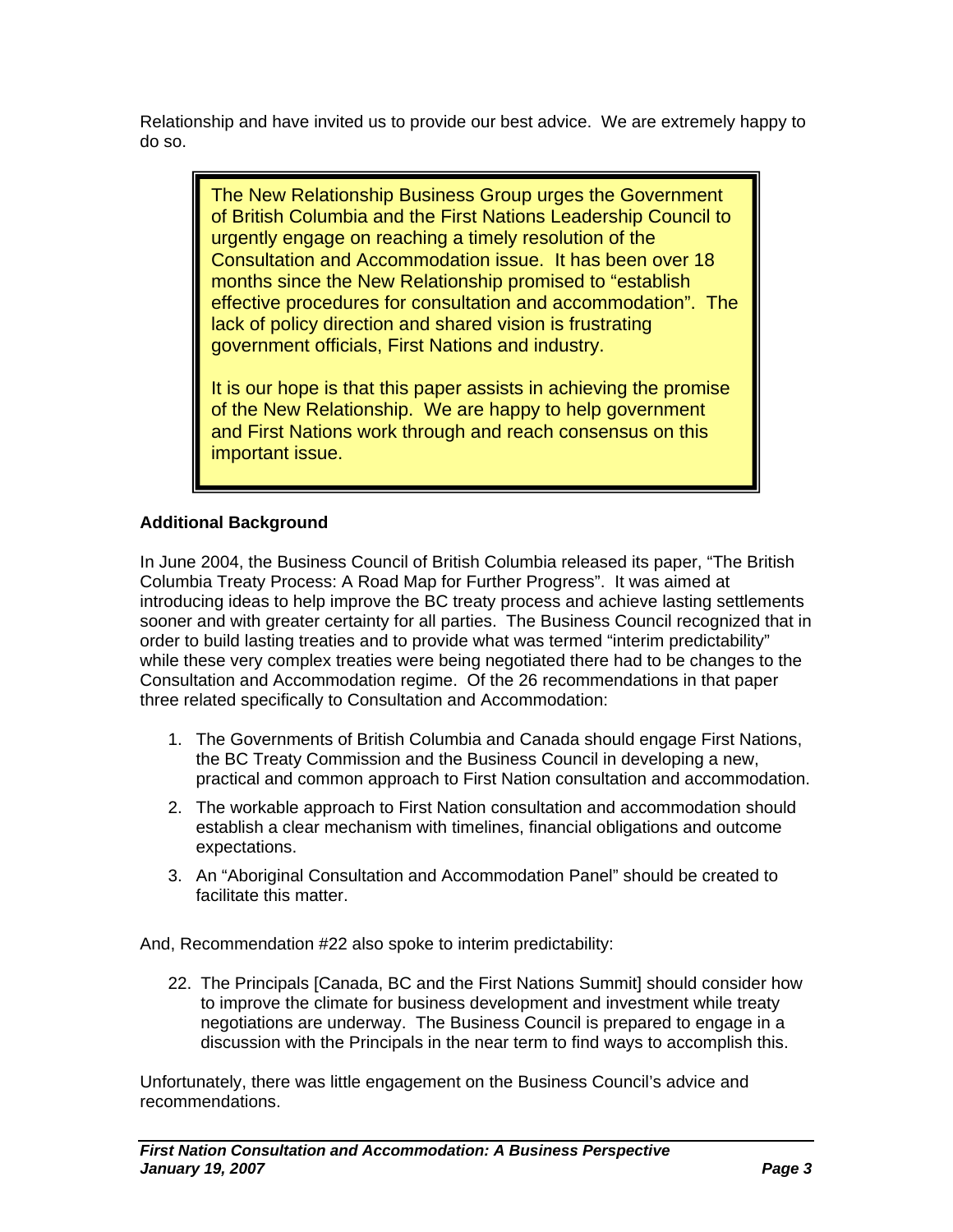However, with the Supreme Court of Canada decisions in *Haida* and *Taku River Tlingit* later that same year and the announcement of the New Relationship in the Spring of 2005, the business community was again invited to engage with government and First Nations.

Businesses in British Columbia believe that we have a key role in furthering the New Relationship. First Nations are our neighbours, our employees, our contractors and our investors and act as our landlords for on reserve activities.

At the same time, our operations are generally undertaken with permits, licenses and tenures issued by government – mainly, the provincial government. Most of what we do attracts a regulator in some manner. We want to ensure that both government and First Nations are properly engaged and functioning effectively together. A First Nation consultation process that does not work imposes a huge cost on industry.

#### **A Word About Aboriginal Rights and Title**

According to the Supreme Court of Canada in *Haida*, the duty of the Crown to consult First Nations

… arises when the Crown has knowledge, real or constructive, of the potential existence of the Aboriginal right or title and contemplates conduct that might adversely affect it.<sup>2</sup>

Clearly the underlying rationale for government to consult First Nations on proposed activities on Crown land is because the proposed activity may have an impact on the exercise of an aboriginal right or title recognized and affirmed by section 35 of the *Constitution Act*, *1982*.

Unfortunately there is no common understanding of section 35 aboriginal rights in Canada or how those rights may be adversely affected by the broad range of resource development activities. Attempting to discover what those rights are in specific circumstances and geographic areas would require a great deal of investment of time and money by government and First Nations (and, likely, the project proponents). And, such a process is still unlikely to result in a common, agreed understanding. We would, in effect, have to undertake court cases or mini treaty negotiations before even the most insignificant of applications could be approved by the Crown. We speak more about this topic below and offer a recommendation.

In view of these complexities, we speak in this paper about "First Nation interests" we are speaking of those interests triggering the Crown's obligation to consult. Interests need to be demonstrated but not proven as existing aboriginal rights or titles for the purposes of engaging in a constructive dialogue with the Crown about a development application.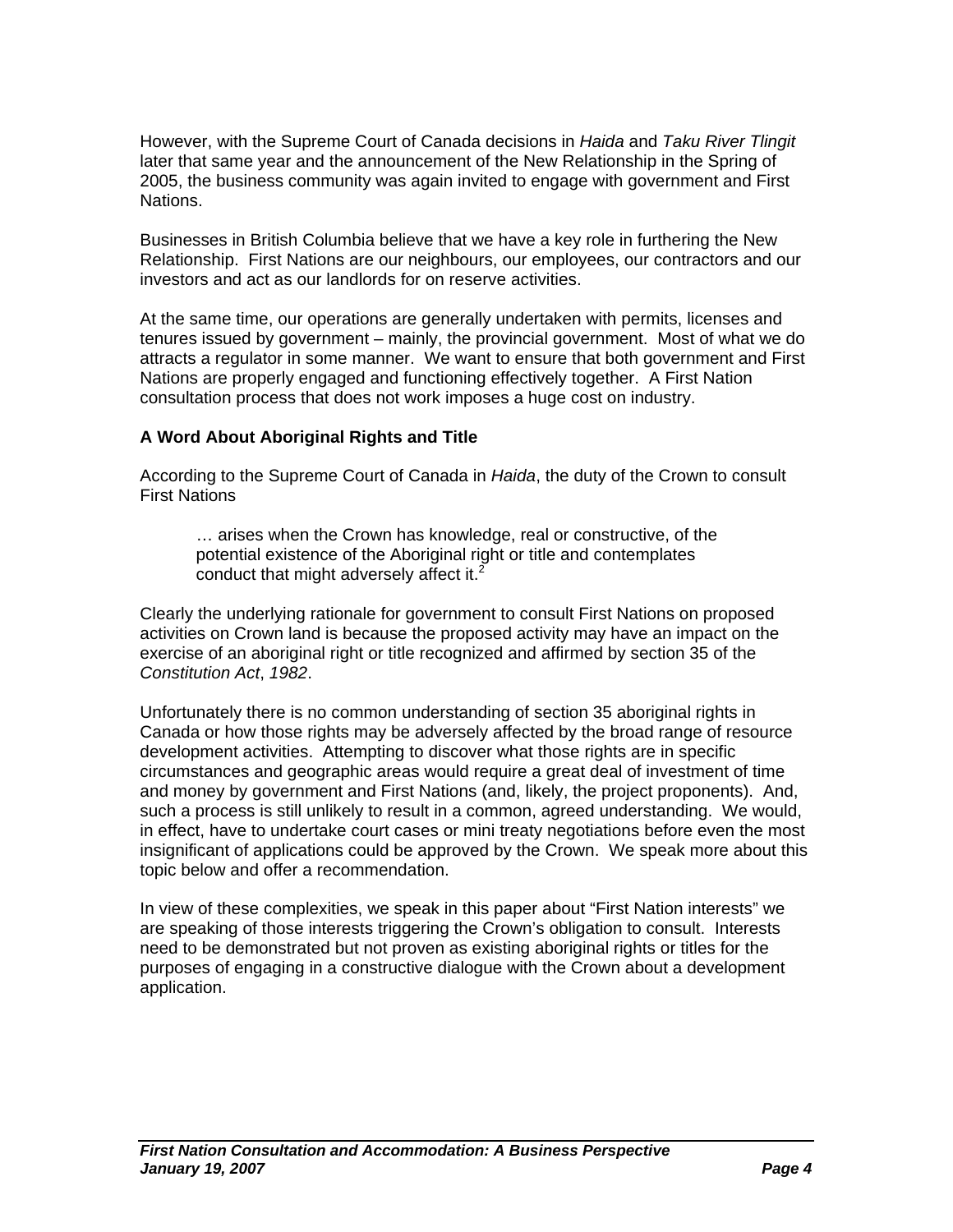## **PART 2. THE BUSINESS PERSPECTIVE**

#### **A. Priority Recommendations**

In an effort to assist government and First Nations to take early action in priority areas we have divided our recommendations into "Priority" and "Secondary" sections. We believe that all these recommendations are important to a viable consultation regime, but would like to see action taken on the priority recommendations in the near term.

#### **First Nation Consultation Intensity**

The depth of consultation to be undertaken must relate to the strength of the claim and the potential for infringement. As the Supreme Court of Canada noted in *Haida:* 

At one end of the spectrum lie cases where the claim to title is weak, the Aboriginal right limited, or the potential for infringement minor. … At the other end of the spectrum lie cases where a strong *prima facie* case for the claim is established, the right and potential infringement is of high significance to the Aboriginal peoples, and the risk of non-compensable damage is high. … Between these two extremes of the spectrum just described, will lie other situations.

And, to this telling statement about the strength of First Nation interests must be added the impact of the decision being taken by government. That is, does the project or activity have an impact on the lands and resources in which the First Nation may assert interests? If so, what is the degree of impact on the lands and resources?

Therefore, the appropriate questions are: What is the First Nation interest in the lands and resources and what impact will the project or activity have on those lands and resources?

We have captured these two dimensions in a detailed "First Nation Consultation Intensity Matrix" found in Appendix 1 of this paper. Appendix 2 sets out working definitions of the concepts set out in the matrix.

The matrix is somewhat similar to that contained in the Upper Similkameen Indian Band/Ministry of Energy, Mines and Petroleum Resources Protocol Agreement referenced below, but it is designed to act as a more general template for all line ministry First Nation consultation activities. We believe that a full discussion of this matrix and its adoption will lead to a more regularized and predictable consultation environment.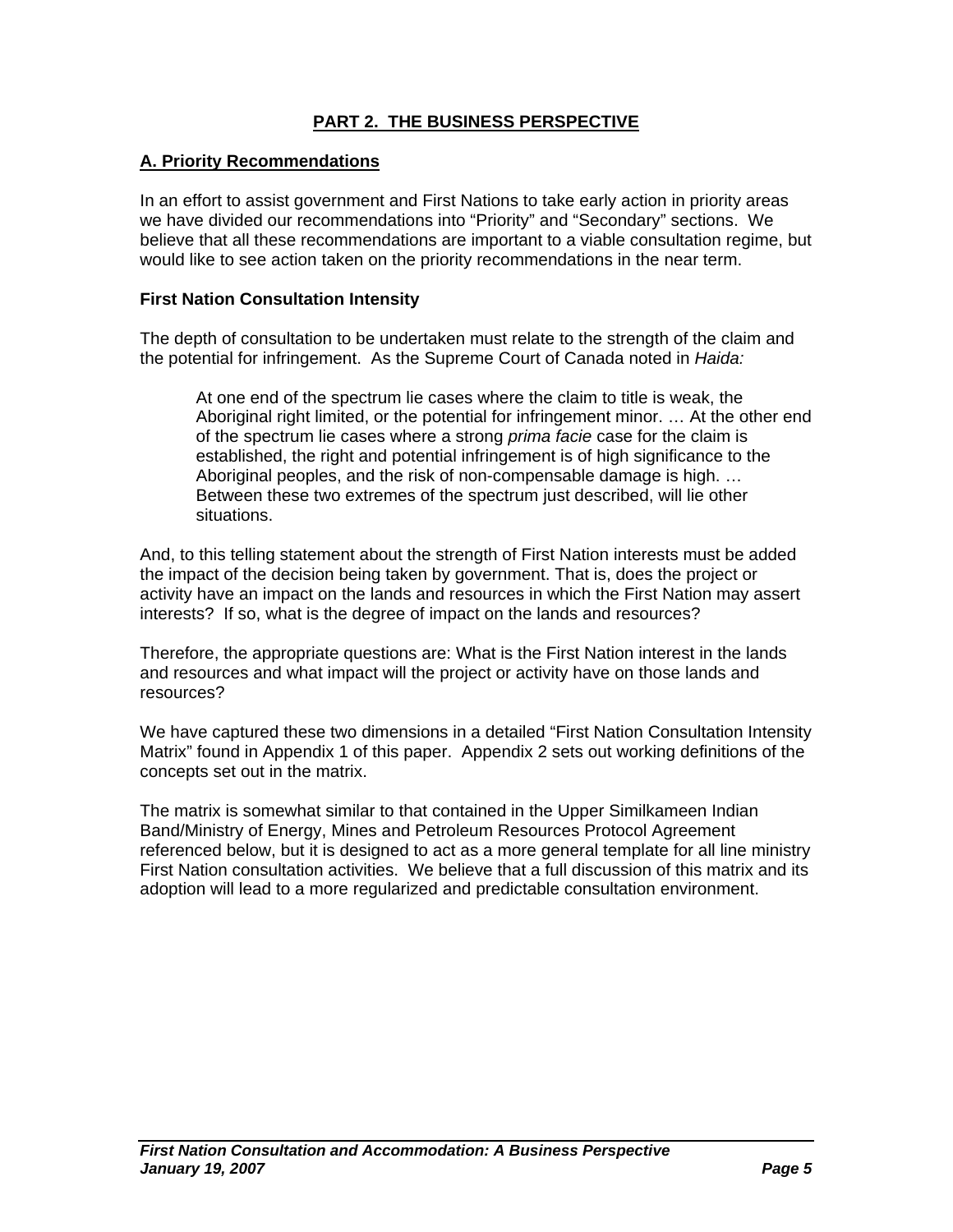|          | <b>APPENDIX 1</b><br><b>Major Disturbance</b> | <b>First Nation Consultation Intensity Matrix</b> |                                         |                                                   |                                        |                                                                       |                                                              |
|----------|-----------------------------------------------|---------------------------------------------------|-----------------------------------------|---------------------------------------------------|----------------------------------------|-----------------------------------------------------------------------|--------------------------------------------------------------|
|          |                                               | <b>No Notification</b>                            | <b>Moderate</b><br><b>Consultations</b> | Intensive<br><b>Consultations</b>                 | Intensive<br><b>Consultations</b>      | Intensive<br><b>Consultations</b>                                     | In Accordance<br>with Treaty<br><b>Provisions</b>            |
| Activity | Large Project or<br>Large Area                | <b>No Notification</b>                            | <b>Limited</b><br><b>Consultations</b>  | Moderate<br><b>Consultations</b>                  | Moderate<br><b>Consultations</b>       | Intensive<br><b>Consultations</b>                                     | In Accordance<br>with Treaty<br><b>Provisions</b>            |
| ă        | <b>Small Project or</b><br><b>Small Area</b>  | <b>No Notification</b>                            | <b>Limited</b><br><b>Consultations</b>  | <b>Moderate</b><br><b>Consultations</b>           | Moderate<br><b>Consultations</b>       | Intensive<br><b>Consultations</b>                                     | In Accordance<br>with Treaty<br><b>Provisions</b>            |
| Project  | <b>Previously Disturbed</b><br>Area           | <b>No Notification</b>                            | <b>Information</b><br>sharing           | <b>Limited</b><br><b>Consultations</b>            | <b>Limited</b><br><b>Consultations</b> | <b>Moderate</b><br><b>Consultations</b>                               | In Accordance<br>with Treaty<br><b>Provisions</b>            |
|          | Ancillary Permit,<br><b>License or Tenure</b> | <b>No Notification</b>                            | <b>Notification</b>                     | <b>Notification</b>                               | <b>Notification</b>                    | <b>Limited</b><br><b>Consultations</b>                                | In Accordance<br>with Treaty<br><b>Provisions</b>            |
|          | <b>No Demonstrated</b><br><b>Impact</b>       | <b>No Notification</b>                            | <b>Notification</b>                     | <b>Notification</b>                               | <b>Notification</b>                    | <b>Notification</b>                                                   | In Accordance<br>with Treaty<br><b>Provisions</b>            |
|          |                                               | <b>No Interests</b>                               | Occasional<br><b>Ilse</b>               | <b>Economic Use</b><br>or<br><b>Opportunities</b> | <b>Intensive Use</b>                   | <b>Intensive Use</b><br>and Advanced<br>Treaty<br><b>Negotiations</b> | <b>Established</b><br><b>Treaty Right or</b><br><b>Title</b> |
|          |                                               | <b>First Nation Interests</b>                     |                                         |                                                   |                                        |                                                                       |                                                              |

**Recommendation #1.** The New Relationship Management Committee should review the "First Nation Consultation Intensity Matrix" with the business community with a view to adopting it for application in British Columbia.

This recommendation should be implemented immediately while the other recommendations are being considered.

### **Agreements Are Paramount**

The Crown possesses the duty to develop, publish, follow and enforce a policy on First Nation Consultation. Government would be wise to engage First Nations in the development of such a policy, as is contemplated in the New Relationship discussions currently underway. Ideally, government and First Nations (and, we would hope, the business community) would agree on the new consultation regime. However, if after reasonable efforts have been undertaken to reach a consensus there remains no agreement the government still has the ability and duty to establish a policy.

We still would hope that consensus would be the norm. To that end, we are encouraged by processes that have been agreed upon, such as the Mining and Minerals Protocol Agreement between the Upper Similkameen Indian Band and the Ministry of Energy, Mines and Petroleum Resources. The business community encourages such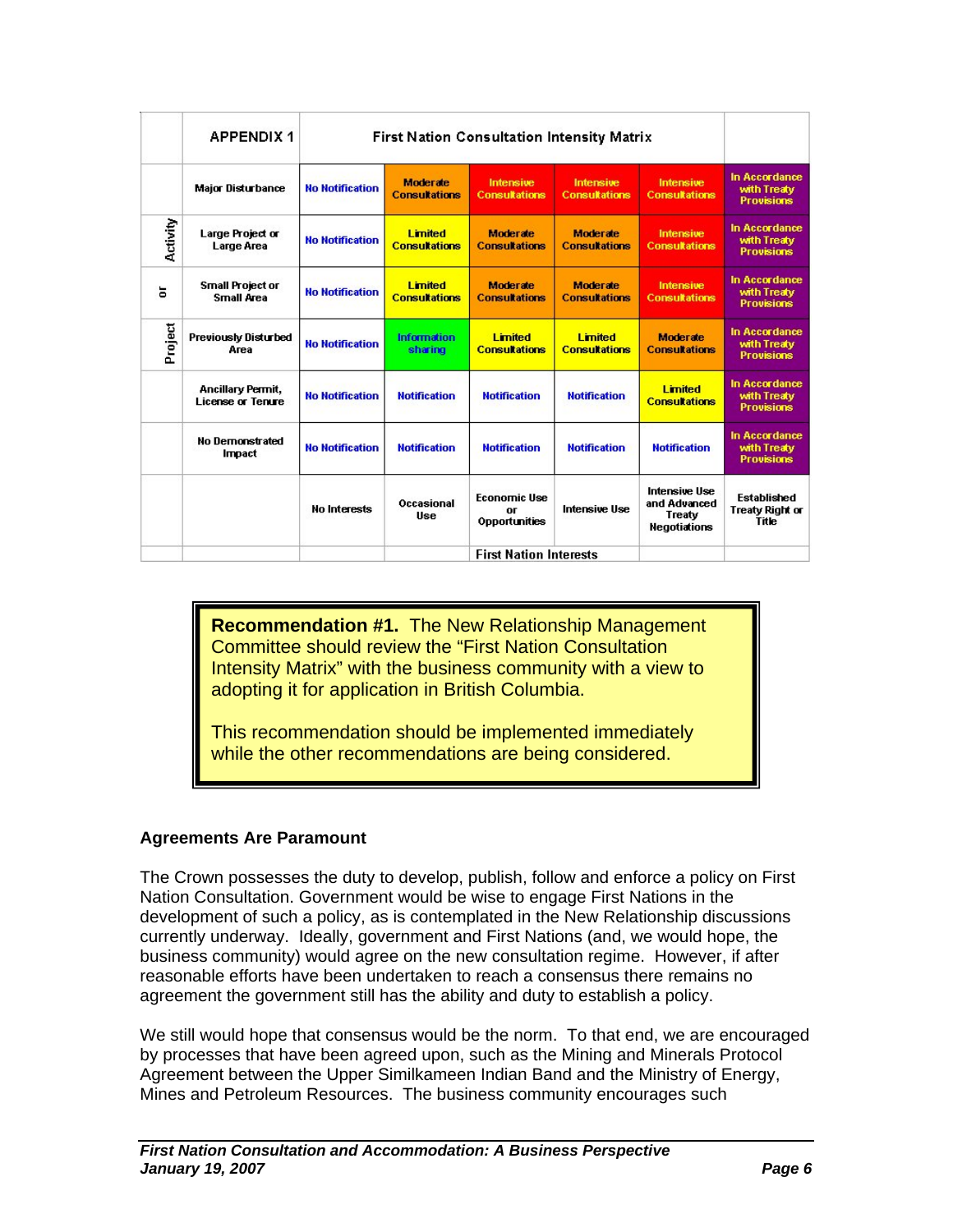agreements and recommends that where such consensus has been reached it would be paramount to any First Nation Consultation Policy or process that will be established.

Moreover, there may be instances where a regulatory regime is in place, or may be put in place, to deal with sectoral engagement with First Nations. This is the case with the oil and gas industry and the Oil and Gas Commission. Such regimes, in our view, would also remain in place to govern First Nation consultation activities. They would have paramountcy over new consultation structures that might be put in place.

> **Recommendation #2.** Where existing agreements on First Nation Consultation are in place between a First Nation or First Nation organization and government they will be paramount to any new processes or policies.

This recommendation should be implemented immediately while the other recommendations are being considered.

#### **Consultation Timeliness and Completion**

Engaging First Nations in discussions about proposed projects is very important. There must be, however, reasonable timeframes for these discussions. The timeframes should be set and reviewed as experience dictates.

Hand in hand with timeframes, there must be the ability to determine when consultation has been completed and a decision on the proposed activity can be taken. Situations have and will again arise where government and a First Nation disagree that satisfactory consultation has been undertaken. There must be a mechanism to authoritatively resolve such disagreements short of appeals to the court.

We wish to be clear, however, that we are **not** suggesting that the statutory or regulatory ability of line ministries or other bodies to take decisions be given to another agency. Rather, we are recommending that a mechanism be established that can determine when the consultation obligations of the parties have been reasonably satisfied. At that point, the statutory decision-makers can determine the disposition of the application(s) before them on their merits with the comfort that consultation obligations have been met.

> **Recommendation #3.** Timeframes for First Nation consultation should be set and a mechanism established to mediate disputes about the meeting of consultation requirements, arbitration of such disputes and to confirm that consultation obligations have been met.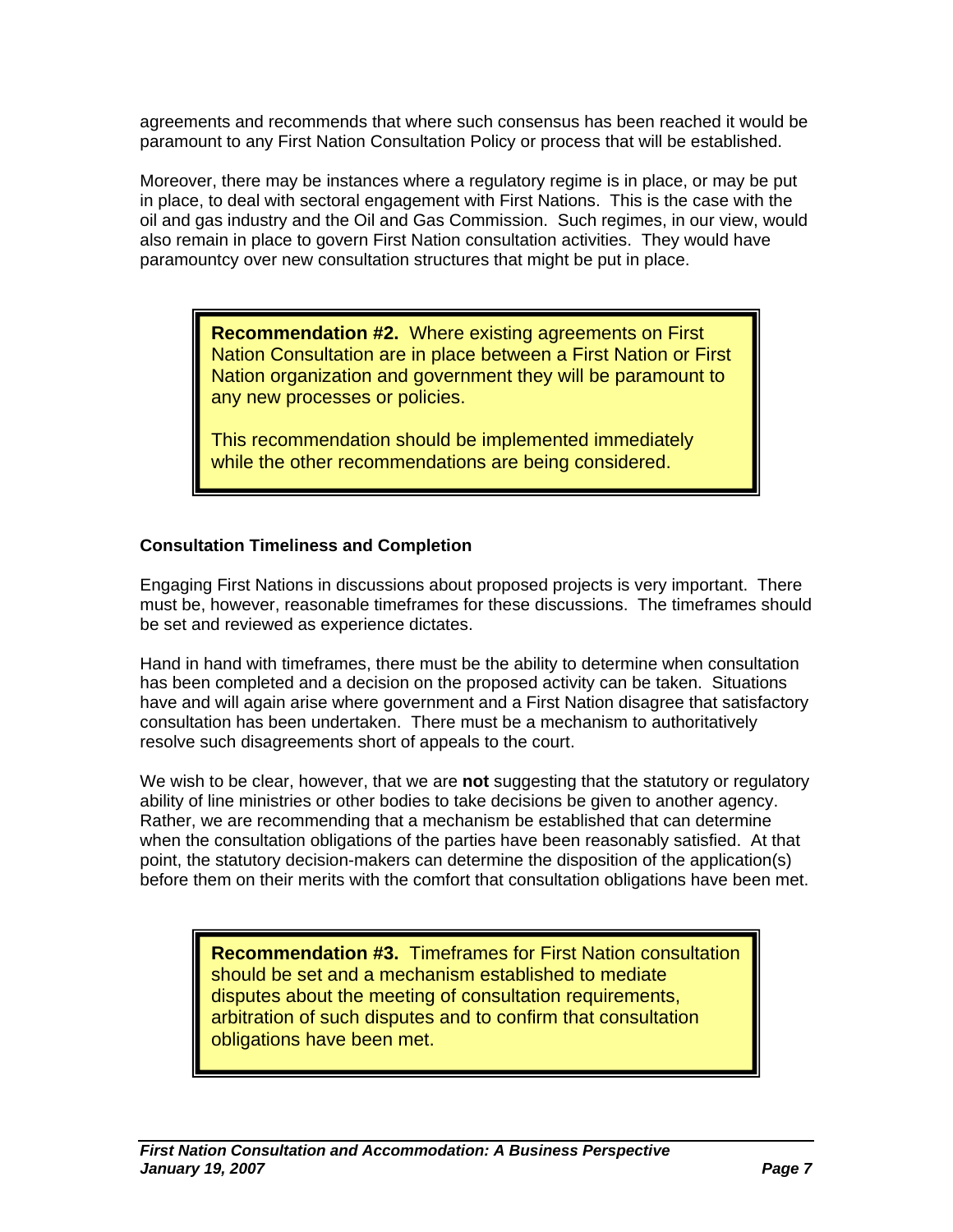#### **First Nation Participation**

First Nations also have an obligation to participate in consultation activities. The New Relationship Business Group hopes that our recommendations encourage and support First Nation participation while also making their participation less onerous and more affordable.

There may be situations where a First Nation may not wish to engage in consultations. While this would be unfortunate and every reasonable effort should be made to encourage their participation, First Nation refusal to engage should not jeopardize the proposed project. That is, government should continue to provide information and seek opportunities to discuss the proposal with the First Nation, but should be prepared to determine that the consultation process has been completed thus enabling the appropriate line ministries to take decisions on the merits of the proposals before them.

> **Recommendation #4.** First Nation refusal to engage in consultation should not be a reason to delay a decision on a project, as long as reasonable steps have been taken to secure First Nation engagement.

### **First Nation Funding**

The scarce resources of First Nations are continually being called upon to engage in consultation activities and related meetings and discussions. Sometimes funding for First Nation participation is provided by the Crown; sometimes it is provided by the First Nation out of its own sources; and sometimes the proponent company is called upon to provide funding to the First Nation. There has to be more rigor and greater predictability to the resources to be provided to First Nations for consultation activities. And, given that the obligation to consult First Nations rests with the Crown, it is the Crown that must provide these resources to First Nations.

> **Recommendation #5.** The Crown should establish a funding mechanism to provide First Nations with the resources necessary to properly engage in consultation and related activities.

### **A Higher Level of Consultation**

Some of the approximately 200,000 decisions made annually by the BC government that might attract a First Nation consultation obligation relate to approvals in furtherance of a broader plan, strategy or project where the larger activity has already been the subject of First Nations engagement. Once consultation on a plan or strategy has been completed further consultation on permits, licenses and tenures will be deemed to have been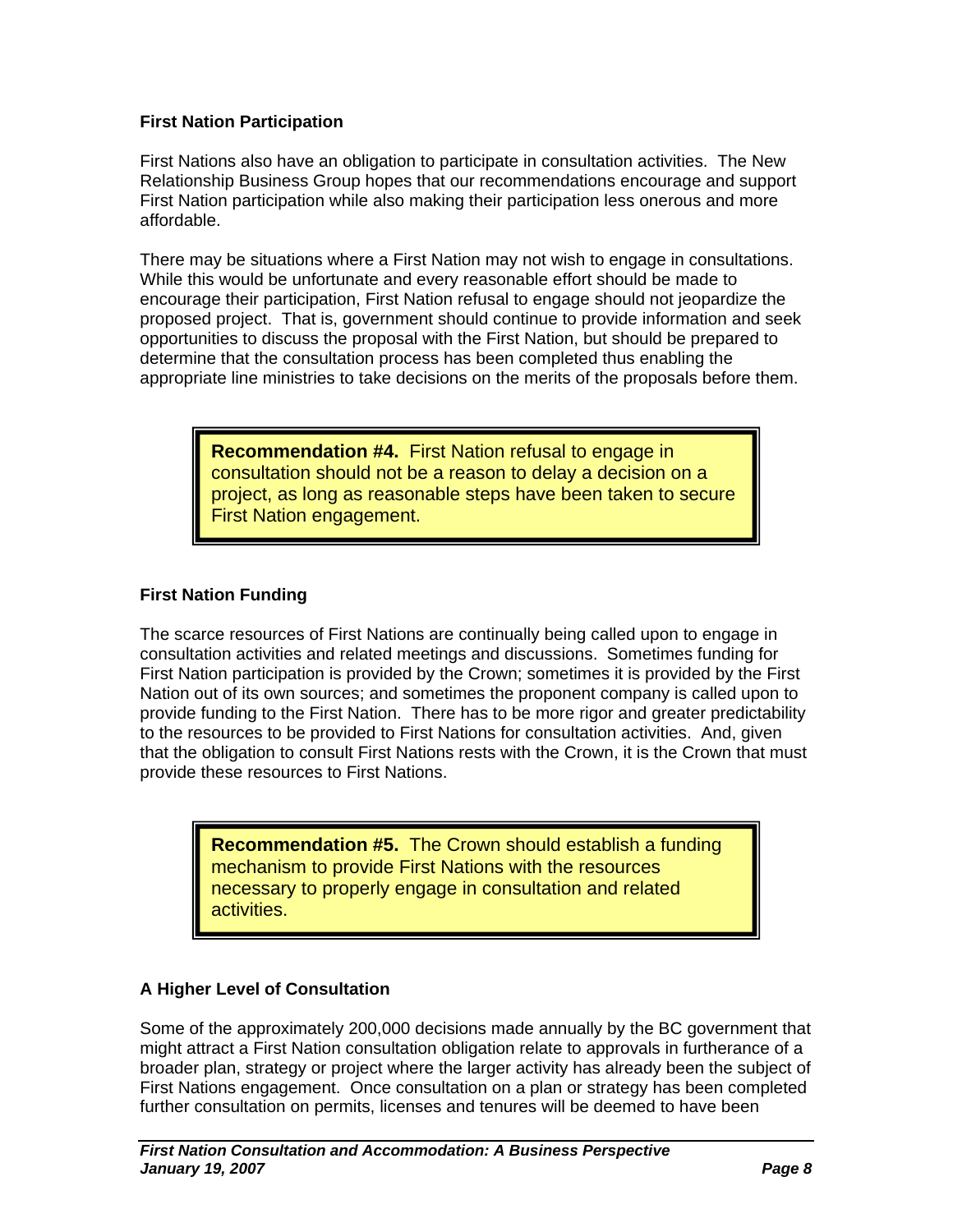completed, as long as those were contemplated in the original plan or strategy. For example, once consultation has been completed on a Forest Stewardship Plan and that plan is approved, consultation on activities under that FSP (such as Cutting Permits and Road Permits) would not be required.

> **Recommendation #6.** Consultation should be undertaken at the plan or project level and completion of that consultation will also be completion of consultation on any approvals contemplated by the plan or project.

### **Not Try to Resolve the Bigger Issues**

Many issues remain unresolved on the BC "Land Question", as it as often been called. The business community supports the resolution of these questions through honourable government to government negotiations. There is no quick fix to the outstanding treaty matters, but we acknowledge that progress is being made and are particularly encouraged by the "handshake deals" that have been reported at some tables.

Until the questions about aboriginal rights and title and their interaction with Crown rights and title are resolved, however, business continues to operate in an uncertain climate. It is important that the Crown and First Nations do not attempt to resolve these complex rights and titles issues while engaging in consultations over, say, a water license application. Instead, the parties should concentrate on the likely impact of the proposed activity on the interests and activities of the appropriate First Nations. Arguments over who owns the land and who can make the rules governing it are not appropriate to a First Nation Consultation process and best left to the forum created for that discussion.

> **Recommendation #7.** Consultations should not debate or attempt to resolve the existence, extent or limitations of Crown and aboriginal rights and titles.

## **B. Secondary Recommendations**

### **First Nation Traditional Territories**

Descriptions of the asserted traditional territories of all First Nations with interests in BC should be available, ideally in one place. The BC Treaty Commission compiles the traditional territories of First Nations who have set them out as part of their Statements of Intent. However, about one in three BC-based First Nations are not in the treaty process so the Treaty Commission would not have descriptions of their traditional territories on file.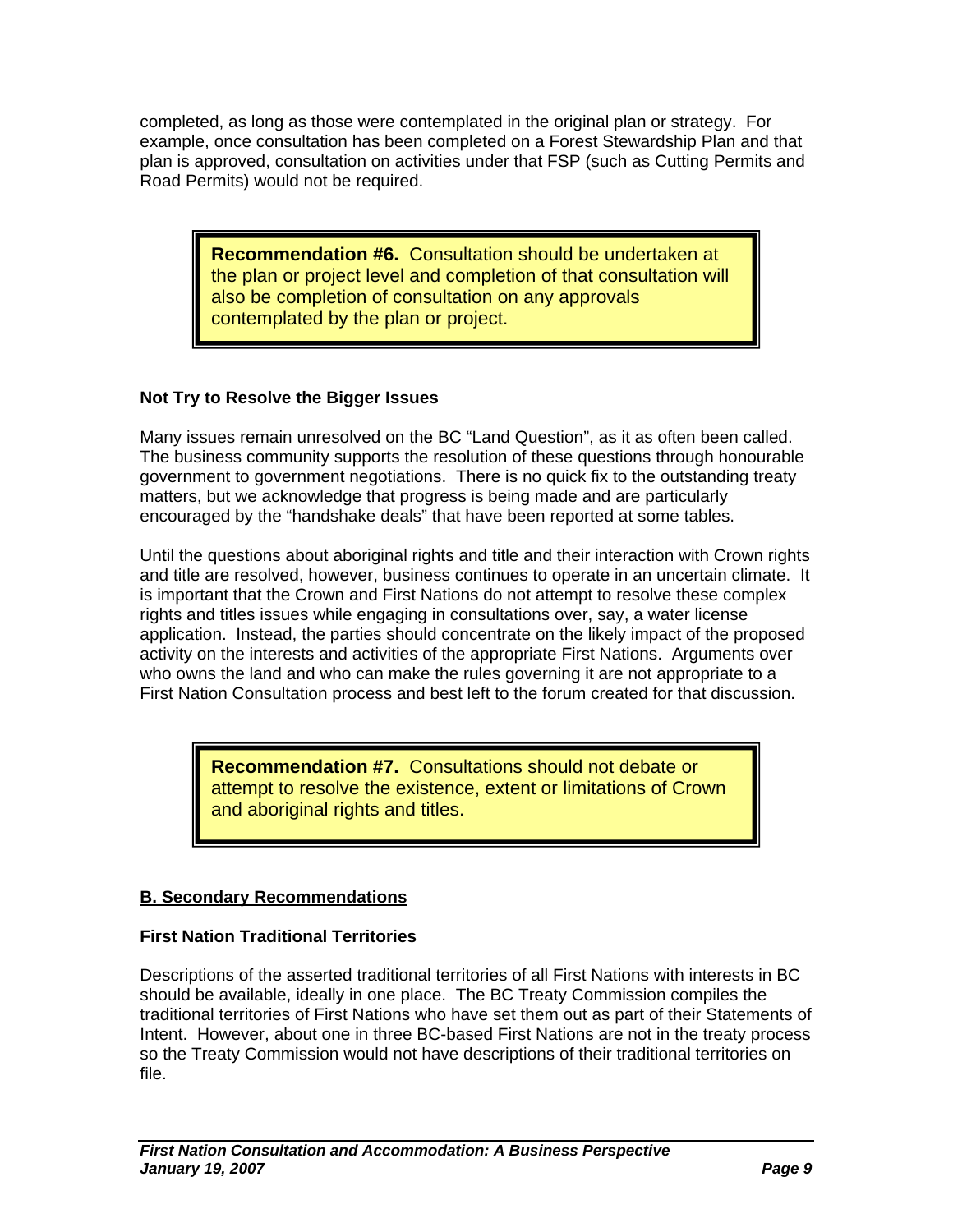Some First Nations have published their traditional territories; some even make it available on the Internet; and some will provide the developer with that information upon request. Some, however, are very reluctant to provide this important information.

We would also encourage First Nations to set out areas of key interest within their traditional territories. For example, if a developer views a map of an area in which they may wish to make an application and discovers that a First Nation has noted a spiritual site it would help the developer make a determination whether to continue to pursue that area or to explore other options.

We appreciate that some of this key information is very closely held by First Nations for cultural preservation, to ensure that spiritual areas remain and to protect legal and negotiating positions. It is nevertheless worth exploring mechanisms that could be developed to meet the interests of both First Nations and the business community.

> **Recommendation #8.** First Nations should set out areas of key interest within their traditional territories and a process should be developed for sharing this information.

#### **Information Sharing**

At a minimum, consultation requires that information held by parties that is pertinent to the approval(s) being sought be shared so that the parties can be aware of potential impacts on the one hand and First Nation activities and interests on the other. Unfortunately, information is sometimes not shared or only a small portion of the available information is shared. This can be based on a fear that certain relevant information could be misused, made public or used in court actions either relevant to the current proposed project or even in rights and titles cases. This fear unduly hampers reasonable consultation.

Some of the recommendations in this paper will reduce the costs of First Nation consultations, while preserving and improving their integrity. For example, there have been numerous studies undertaken on traditional uses, biophysical analyses and other studies. Where previous studies have been undertaken and relate to a new proposal those studies should be used – perhaps updated – rather that doing essentially the same study over again.

All such studies undertaken should be compiled by the provincial government under very stringent guidelines to ensure that the information is not inappropriately released or misused. This will probably require the development of legislation and regulations. However, the benefits of having those studies available and saving the time and effort of repeating them – or essentially repeating them – are worth the investment at the front end. We believe that the confidentiality provisions covering the BC Office of the Information and Privacy Commissioner<sup>3</sup> could be adapted to this purpose.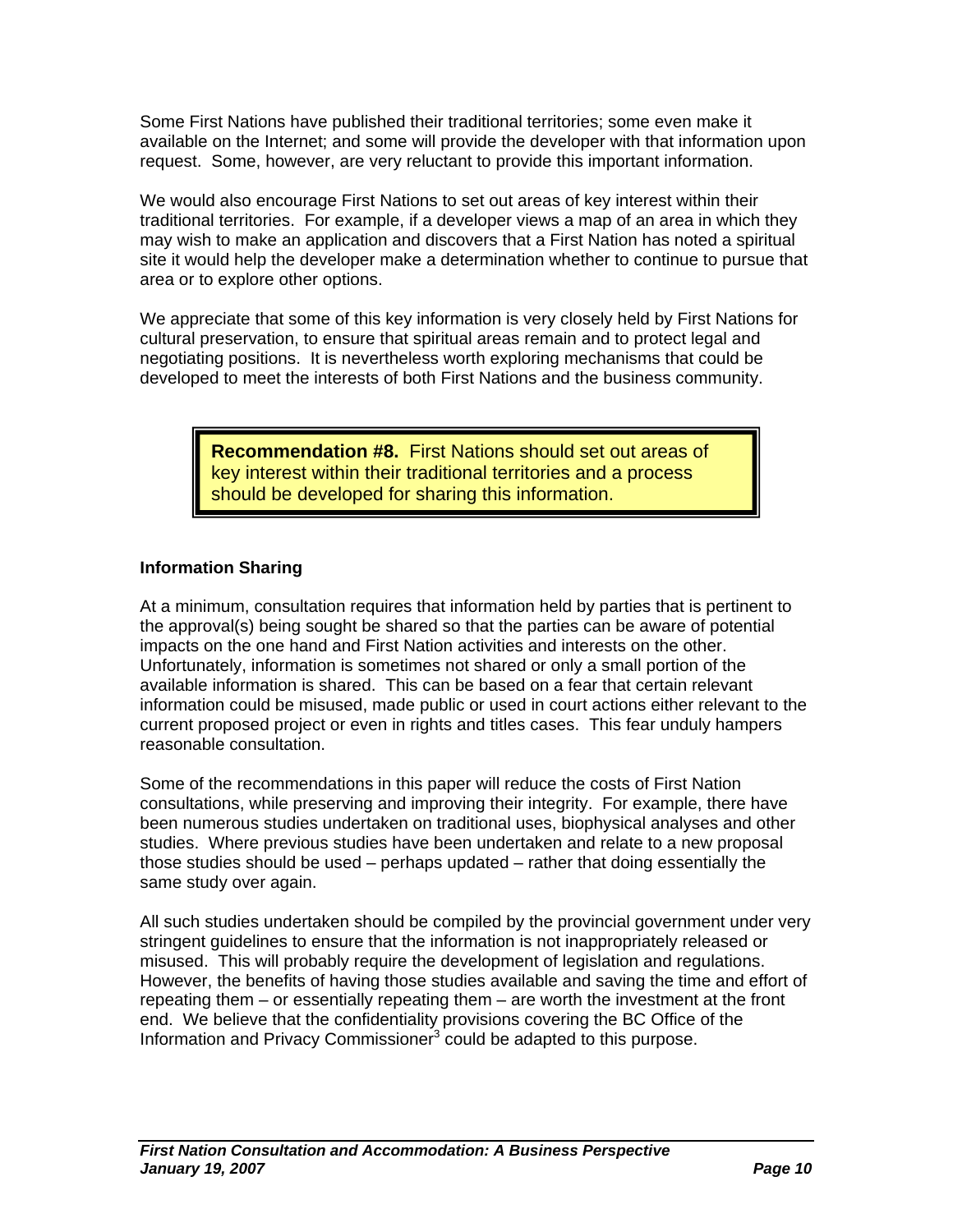**Recommendation #9.** The New Relationship Management Committee should develop a mechanism for the compilation, protection and appropriate dissemination of information, studies and research undertaken relating to First Nation land and resources uses.

#### **Skilled Mediators**

Occasions arise where government, First Nations and proponent companies simply do not agree. Whether the matter eluding agreement is a major one or a seemingly minor one is irrelevant. Any failure to agree will diminish the relationship the parties are attempting to structure and improve. There must be a roster of experienced and skilled mediators who can be called upon to help the parties resolve disagreements.

> **Recommendation #10.** The New Relationship Management Committee should develop a roster of skilled mediators to assist the parties to overcome disagreements about the consultation process.

### **Provincial Coordination**

The provincial government has been having some success with "Front Counter BC" where many different types of land and resource applications can be made through one virtual window. The business community would like to see better coordination of First Nation consultation activities within the provincial government. Front Counter BC begins the "referral" process with First Nations on applications it receives, but we believe that an agency should ensure that all consultations arising from a project's several applications are coordinated and assisting one another. Common guidance to line ministries is important, but it is crucial that efficiencies are exploited and that all appropriate consultative steps are undertaken.

> **Recommendation #11.** First Nation consultation activities within the provincial government should be better coordinated to avoid duplication and conflicting policy guidance. All consultation activities should be as streamlined as possible.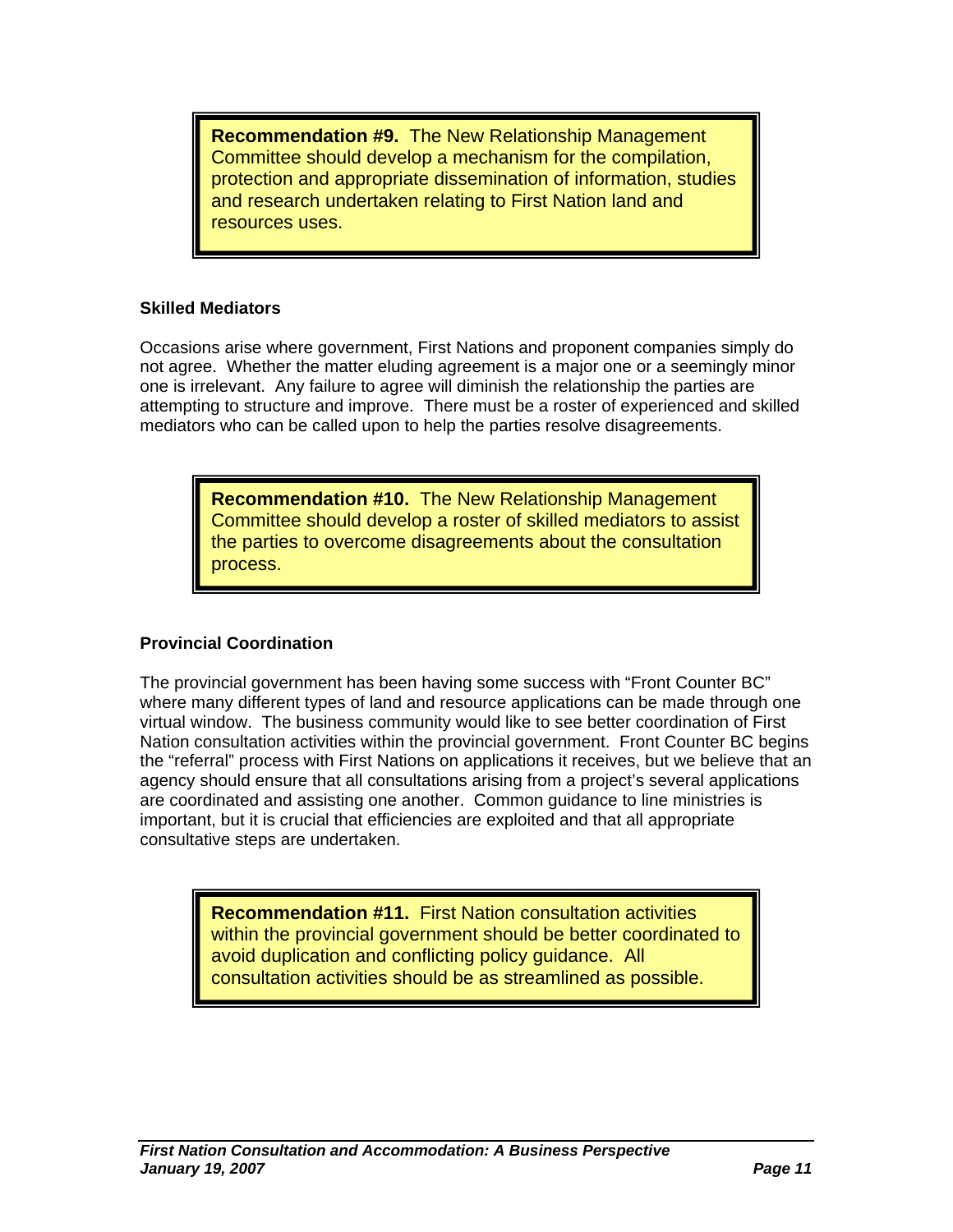#### **Accommodation**

Accommodation of First Nation interests can be an outcome of a consultation process. It is solely the obligation of the Crown and does not flow through to project proponents.

Nevertheless, project proponents have a vital role to play in the discussions between First Nations and government leading up to accommodation. For example, during the course of consultations a developer could volunteer to adjust the project to avoid interference with a First Nation activity or to minimize such interference so that the practice will be preserved. The costs of such voluntary action would be borne by the proponent. However, in some cases the Crown might direct the proponent to make adjustments to its project to accommodate First Nation interests. In these instances the costs of directed accommodation should be borne by the Crown.

Once consultations on a project are complete there may remain outstanding accommodation issues between the Crown and the First Nation. It should be possible in many instances for the Crown to provide the requested approvals for the project while the accommodation negotiations continue, especially where the accommodation is the payment of funds to a First Nation. Through the completed consultation process the Crown and the proponent would be fully aware of the interests of the First Nation, so the project ought to be able to begin development and even operation while the Crown and the First Nation finalize accommodation negotiations.

> **Recommendation #12.** Unresolved accommodation negotiations between a First Nation and the Crown should not delay a government decision on an application for a permit, license or tenure.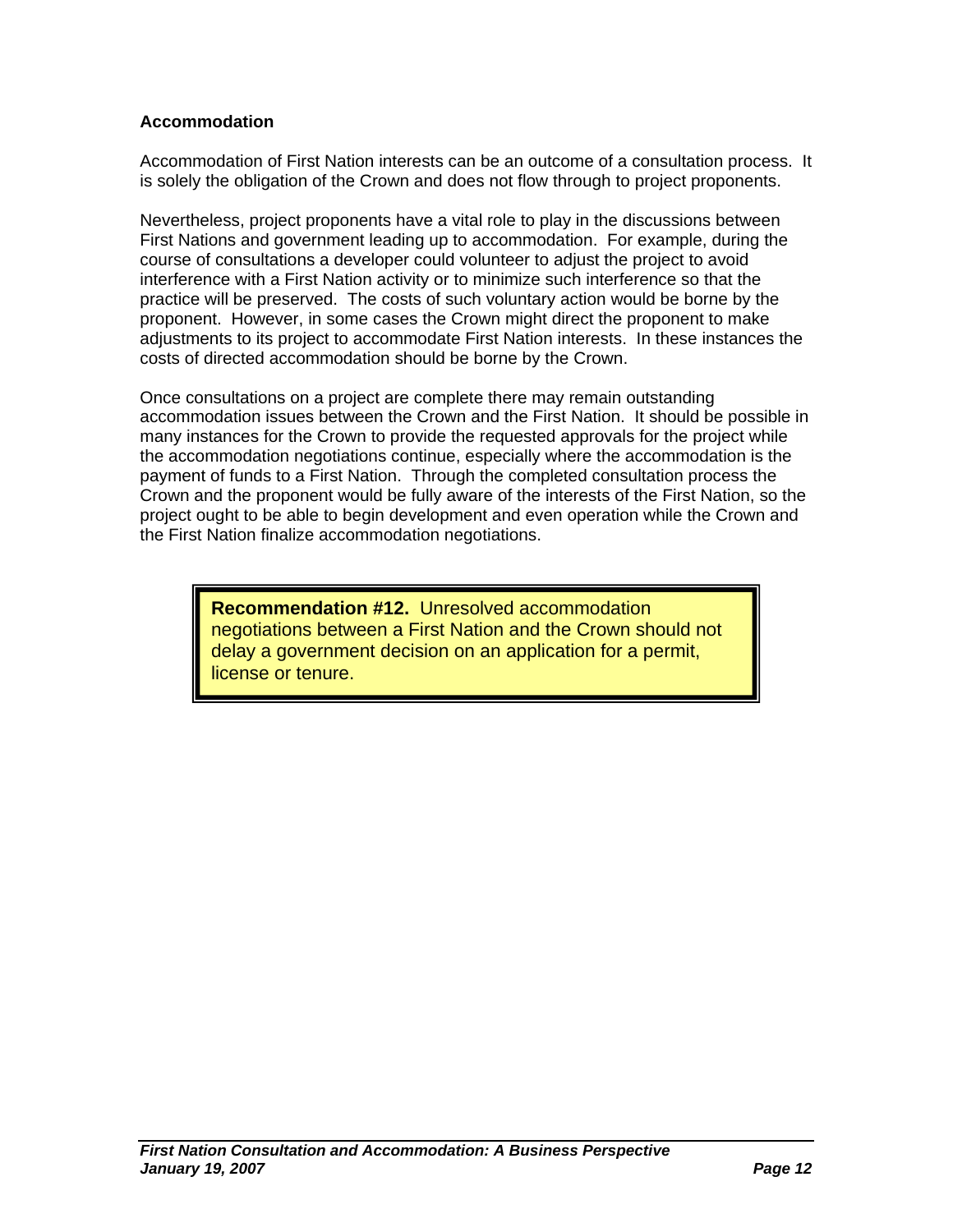## **PART 3. THE CONSULTATION MECHANISM**

As we noted at the outset of this paper, in 2004 the Business Council recommended the creation of a "Panel" to oversee the First Nation Consultation process. That option continues to resonate for many members of the New Relationship Business Group. We have refined this thinking and recommend that the following be considered.

The New Relationship Business Group appreciates that it will take some time for the New Relationship Management Committee to review, modify and implement the foregoing twelve recommendations. Of course, we are prepared to participate in helping the Management Committee better understand these recommendations and assist them in working through the implications and impacts of what we are suggesting, as well as discuss ideas and recommendations that the Province and First Nations might propose.

The current situation cannot remain static, however, while long-term, long-lasting solutions are being developed. Pre-implementation of some of these recommendations can be undertaken in the near term. Or, some of them can be field tested through pilot projects.

Irrespective of this, Recommendations #1 and #2 – the First Nation Consultation Intensity Matrix – should be implemented immediately. And, as noted earlier in this paper, where there are existing First Nation consultations mechanisms operating, for example, through the Oil and Gas Commission, these mechanisms would remain in place.

There are two options for proceeding, which could also be undertaken sequentially.

#### **Option 1. Implementation of the Matrix**

The Matrix could be implemented very quickly with the appointment of an agreed independent person who would make binding determinations on where a particular proposed activity falls on the Matrix. The parties to the consultation would then develop a workplan and process to meet that direction.

Hand in hand with this option would be for the Government of British Columbia to update its 2002 First Nation Consultation Policy to bring it into line with more recent court rulings and direction. The Supreme Court of Canada acknowledged the ability of the Province to establish its 2002 policy, so the simplest option is for that policy to be brought into line with the current law and include – at minimum – the First Nation Consultation Intensity Matrix.

Strong leadership by the Government of British Columbia will be required to make the necessary policy changes, implement the matrix and ensure that their consistent application throughout all line ministries and agencies. However, the resource-based industries operating in British Columbia require a consistently applied policy in order to reduce frustration levels and encourage investment.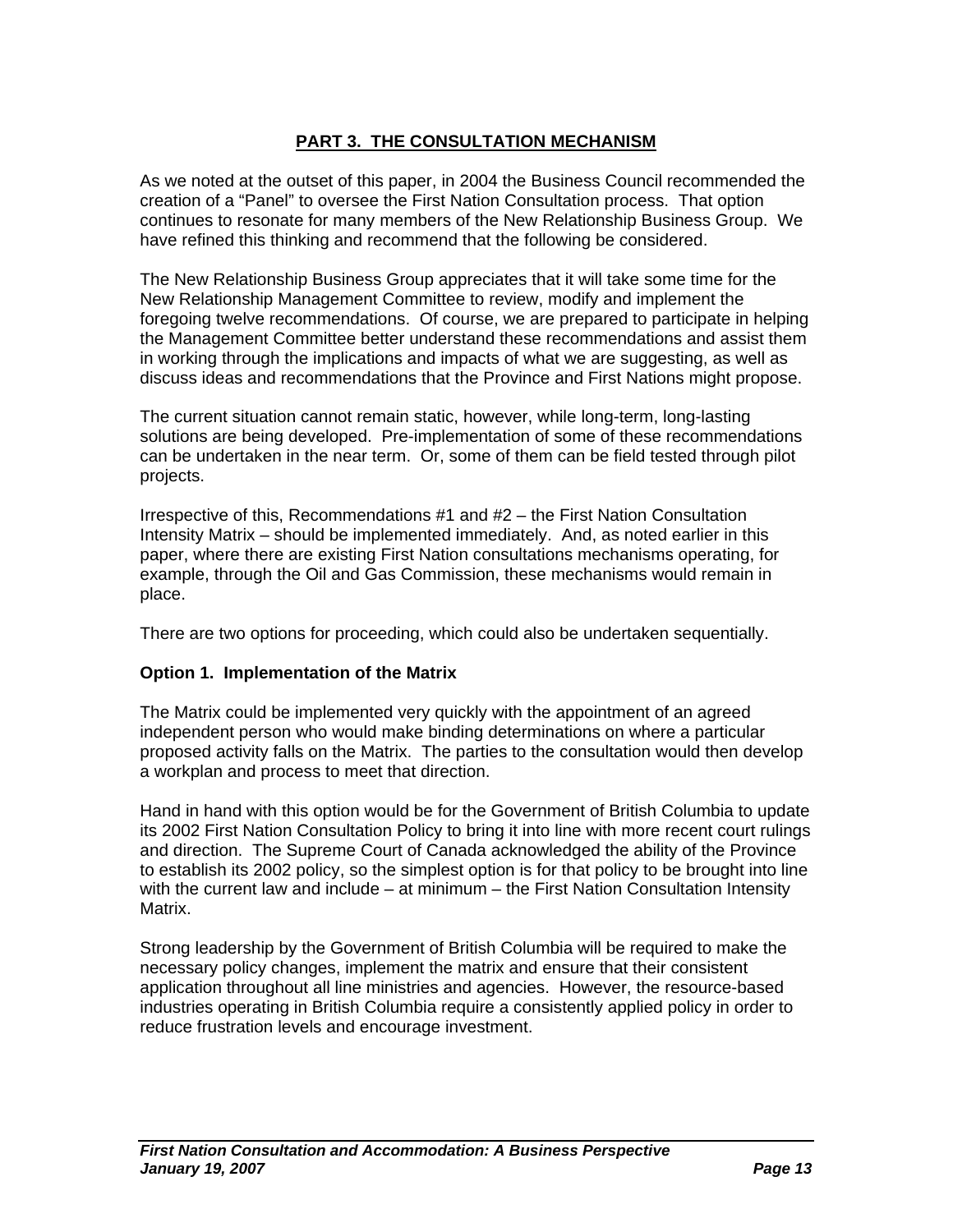#### **Option 2. Independent Consultation Commissioner**

In addition to the implementation of the Matrix and the adjustment of the 2002 provincial policy in Option 1, the Office of the First Nation Consultation Commissioner would be created by provincial legislation and a First Nation Consultation Commissioner would be appointed as an Officer of the Legislature<sup>4</sup>, similar in status to the Information and Privacy Commissioner. There would be a single Consultation Commissioner whose appointment would be discussed with First Nations. While First Nation endorsement of the appointee would be desirable, it would not be necessary.

The Consultation Commissioner would be supported by skilled professional staff – such as the mediators discussed above – as well as the usual administrative and financial support. The powers of the Consultation Commissioner would be set out in legislation and would include:

- Adherence to the principles of administrative law and natural justice
- Creation and enforcement of timelines for consultation activities, along the lines of the "First Nation Consultation Intensity Matrix" discussed in this paper.
- The ability to determine when a consultation process is complete and to direct the appropriate line ministries and agencies to make decisions on related applications on their merit. The Consultation Commissioner would respect the jurisdiction of the appropriate government bodies to take decisions on applications and **would not**  have the ability to direct the decision-maker on whether to approve or reject an application. The Consultation Commissioner would merely order that all relevant First Nation information has been received and considered.
- The provision of mediation services to the consultation process when it is clear to the Consultation Commissioner that the parties cannot overcome disagreements themselves. In addition, the Consultation Commissioner would have the ability to arbitrate disputes over the consultation being undertaken.
- Compile and retain information on First Nation traditional territories, traditional use studies and other relevant data and create procedures to ensure the protection of that information to participants while permitting the Consultation Commissioner to provide certain elements of the information to facilitate a more effective process.
- The Consultation Commissioner would not have a role in accommodation discussions between the Crown and First Nations.
- □ Oversee applications by First Nations for consultation funding.
- The Office of the Consultation Commissioner would report directly to the Legislature at least annually.
- The Office of the Consultation Commissioner would be subject to regular reviews.

The New Relationship Business Group believes that an independent office would provide comfort to all parties that the only agenda of the Consultation Commissioner would be the satisfaction of First Nation consultation requirements. Other strategic or political considerations would not factor into the work of the Consultation Commissioner.

Setting up a new Office would have costs, but we are confident that these new costs would be outweighed by the savings to government, First Nations and industry of a more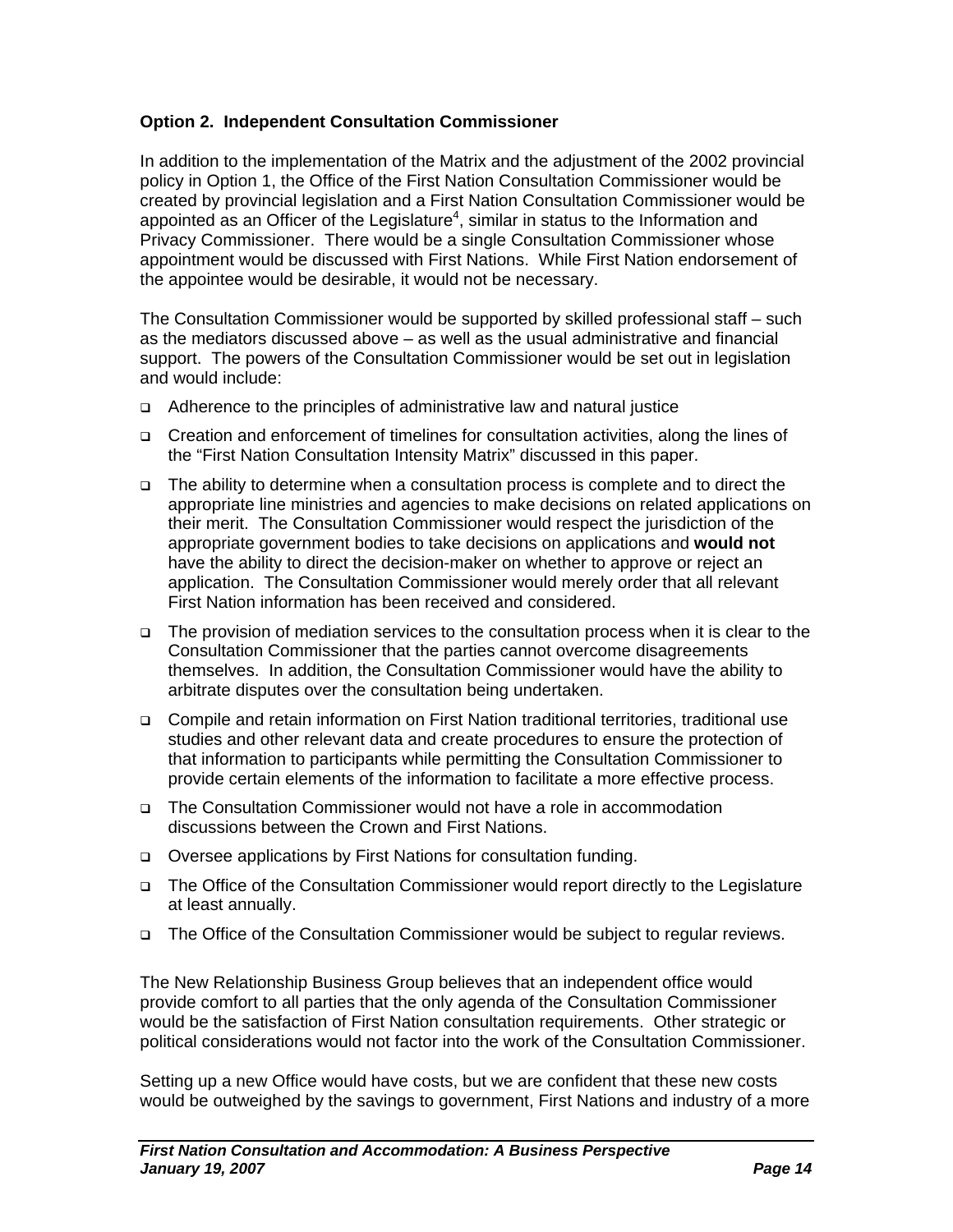predictable, efficient and effective consultation process. There may remain a concern that establishing a new Office would simply increase the bureaucracy and lead to more confusion and inefficiency. However, we have concluded that a properly mandated Consultation Commissioner would not interfere with normal government decision-making processes and would help make one major element of them – First Nation Consultation – more efficient and effective. We reiterate that where a process has been agreed to and put in place – such as the Oil and Gas Commission process – it would have paramountcy over the jurisdiction of the Consultation Commissioner.

## **CONCLUSION**

We stated this at the outset of this paper, but it is worthwhile to repeat that all of these recommendations should be discussed with First Nations and any actions taken should ideally be supported by them. Government and First Nations working hand in hand is the tone of the New Relationship and the New Relationship Business Group supports that approach.

We are happy to offer our thoughts and recommendations on this important issue. We look forward to further discussions leading to a predictable, efficient and effective First Nation Consultation and Accommodation process in British Columbia.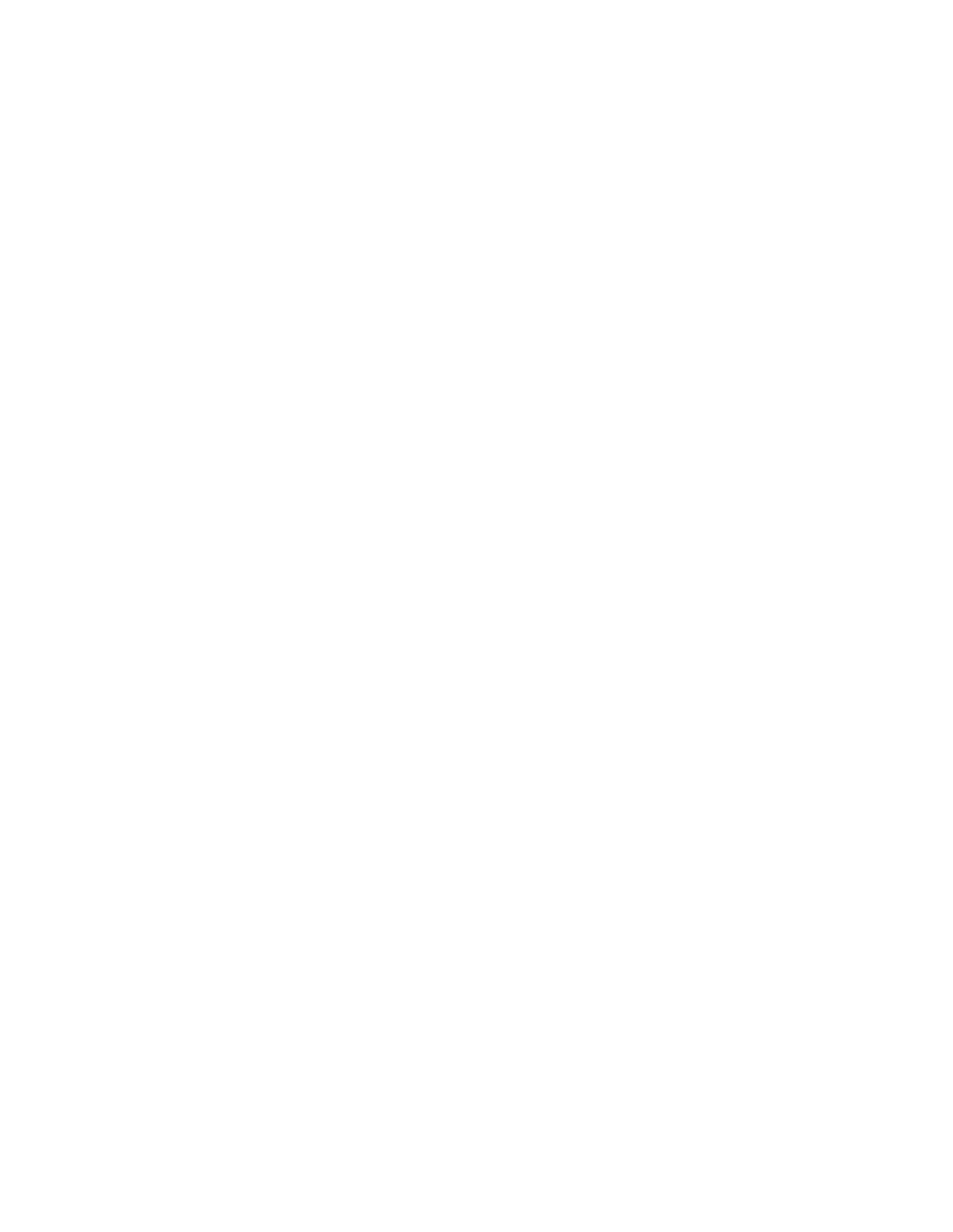| <b>APPENDIX 1</b> |                                                      | <b>First Nation Consultation Intensity Matrix</b> |                                         |                                                   |                                          |                                                                                        |                                                                    |
|-------------------|------------------------------------------------------|---------------------------------------------------|-----------------------------------------|---------------------------------------------------|------------------------------------------|----------------------------------------------------------------------------------------|--------------------------------------------------------------------|
|                   | <b>Major Disturbance</b>                             | <b>No</b><br><b>Notification</b>                  | <b>Moderate</b><br><b>Consultations</b> | <b>Intensive</b><br><b>Consultations</b>          | <b>Intensive</b><br><b>Consultations</b> | <b>Intensive</b><br><b>Consultations</b>                                               | <b>In</b><br><b>Accordance</b><br>with Treaty<br><b>Provisions</b> |
| Activity          | Large Project or<br><b>Large Area</b>                | <b>No</b><br><b>Notification</b>                  | <b>Limited</b><br><b>Consultations</b>  | <b>Moderate</b><br><b>Consultations</b>           | <b>Moderate</b><br><b>Consultations</b>  | <b>Intensive</b><br><b>Consultations</b>                                               | <b>In</b><br><b>Accordance</b><br>with Treaty<br><b>Provisions</b> |
| $\overline{5}$    | <b>Small Project or</b><br><b>Small Area</b>         | <b>No</b><br><b>Notification</b>                  | <b>Limited</b><br><b>Consultations</b>  | <b>Moderate</b><br><b>Consultations</b>           | <b>Moderate</b><br><b>Consultations</b>  | <b>Intensive</b><br><b>Consultations</b>                                               | <b>In</b><br><b>Accordance</b><br>with Treaty<br><b>Provisions</b> |
| Project           | <b>Previously</b><br><b>Disturbed Area</b>           | <b>No</b><br><b>Notification</b>                  | <b>Information</b><br>sharing           | <b>Limited</b><br><b>Consultations</b>            | <b>Limited</b><br><b>Consultations</b>   | <b>Moderate</b><br><b>Consultations</b>                                                | $\ln$<br><b>Accordance</b><br>with Treaty<br><b>Provisions</b>     |
|                   | <b>Ancillary Permit,</b><br><b>License or Tenure</b> | <b>No</b><br><b>Notification</b>                  | <b>Notification</b>                     | <b>Notification</b>                               | <b>Notification</b>                      | <b>Limited</b><br><b>Consultations</b>                                                 | <b>In</b><br><b>Accordance</b><br>with Treaty<br><b>Provisions</b> |
|                   | <b>No Demonstrated</b><br><b>Impact</b>              | <b>No</b><br><b>Notification</b>                  | <b>Notification</b>                     | <b>Notification</b>                               | <b>Notification</b>                      | <b>Notification</b>                                                                    | $\ln$<br><b>Accordance</b><br>with Treaty<br><b>Provisions</b>     |
|                   |                                                      | <b>No Interests</b>                               | <b>Occasional</b><br><b>Use</b>         | <b>Economic</b><br>Use or<br><b>Opportunities</b> | <b>Intensive Use</b>                     | <b>Intensive Use</b><br>and<br><b>Advanced</b><br><b>Treaty</b><br><b>Negotiations</b> | <b>Established</b><br><b>Treaty Right</b><br>or Title              |
|                   |                                                      | <b>First Nation Interests</b>                     |                                         |                                                   |                                          |                                                                                        |                                                                    |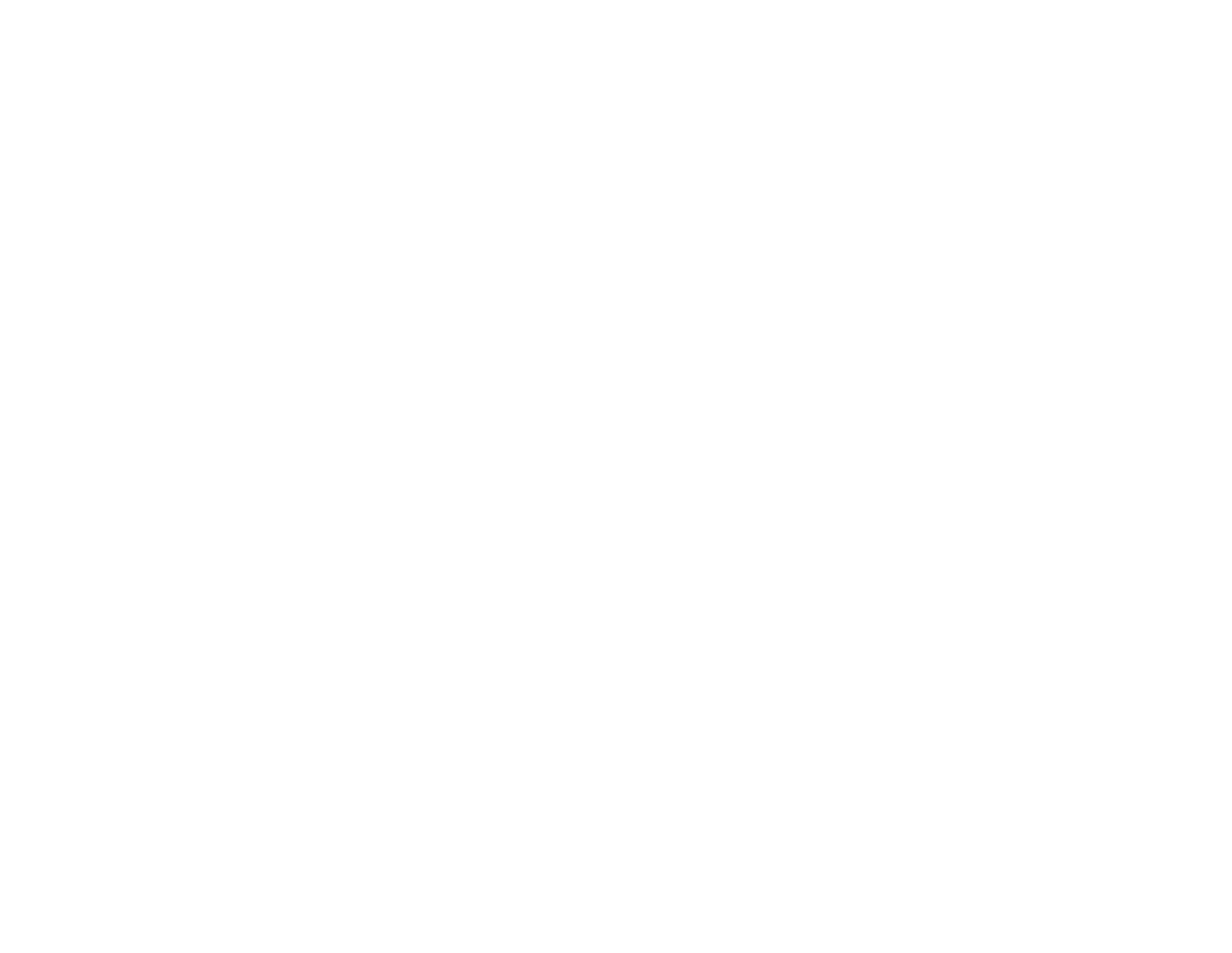## **Appendix 2: First Nation Intensity Matrix Concept Definitions**

| <b>CONCEPT</b>                                               | <b>DEFINITION</b>                                                                                                                                                                                                                |  |  |
|--------------------------------------------------------------|----------------------------------------------------------------------------------------------------------------------------------------------------------------------------------------------------------------------------------|--|--|
| <b>Project or Activity</b>                                   |                                                                                                                                                                                                                                  |  |  |
| No Demonstrated Impact                                       | The proposed project does not affect lands and resources.                                                                                                                                                                        |  |  |
| Ancillary Permit, License or<br>Tenure                       | An authorization that is included in consultations on larger or<br>broader activities. For example, a Cutting Permit that was<br>contemplated in consultations on a Forest Development Plan.                                     |  |  |
| <b>Previously Disturbed</b>                                  | A project that will affect lands that have been disturbed by<br>previous activities that would have rendered the First Nation<br>interest unexercisable.                                                                         |  |  |
| <b>Small Project or Small Area</b>                           | A project limited in scope or affecting a relatively small<br>geographic zone.                                                                                                                                                   |  |  |
| Large Project or Large Area                                  | A project that impacts a large area or has impacts across<br>several biophysical categories.                                                                                                                                     |  |  |
| Major Disturbance                                            | A project that will virtually or will completely make the area<br>incompatible with other uses.                                                                                                                                  |  |  |
| <b>First Nation Interests</b>                                |                                                                                                                                                                                                                                  |  |  |
| No Interests                                                 | A First Nation does not use or occupy the affected area.                                                                                                                                                                         |  |  |
| <b>Occasional Use</b>                                        | A First Nation traditionally used and continues to use the area<br>from time to time, but such use is not incompatible with other<br>uses.                                                                                       |  |  |
| Economic Use or<br>Opportunities                             | A First Nation traditionally used and area and continues to use<br>or intends to use an area for its own economic development<br>purposes.                                                                                       |  |  |
| <b>Intensive Use</b>                                         | A First Nation traditionally used and continues to use the area<br>intensively or for uses that are incompatible with most other<br>activities.                                                                                  |  |  |
| Intensive Use and<br><b>Advanced Treaty</b><br>Negotiations. | A First Nation traditionally used and continues to use the area<br>intensively or for uses that are incompatible with most other<br>activities and the First Nation is engaged in AIP or Final<br>Agreement treaty negotiations. |  |  |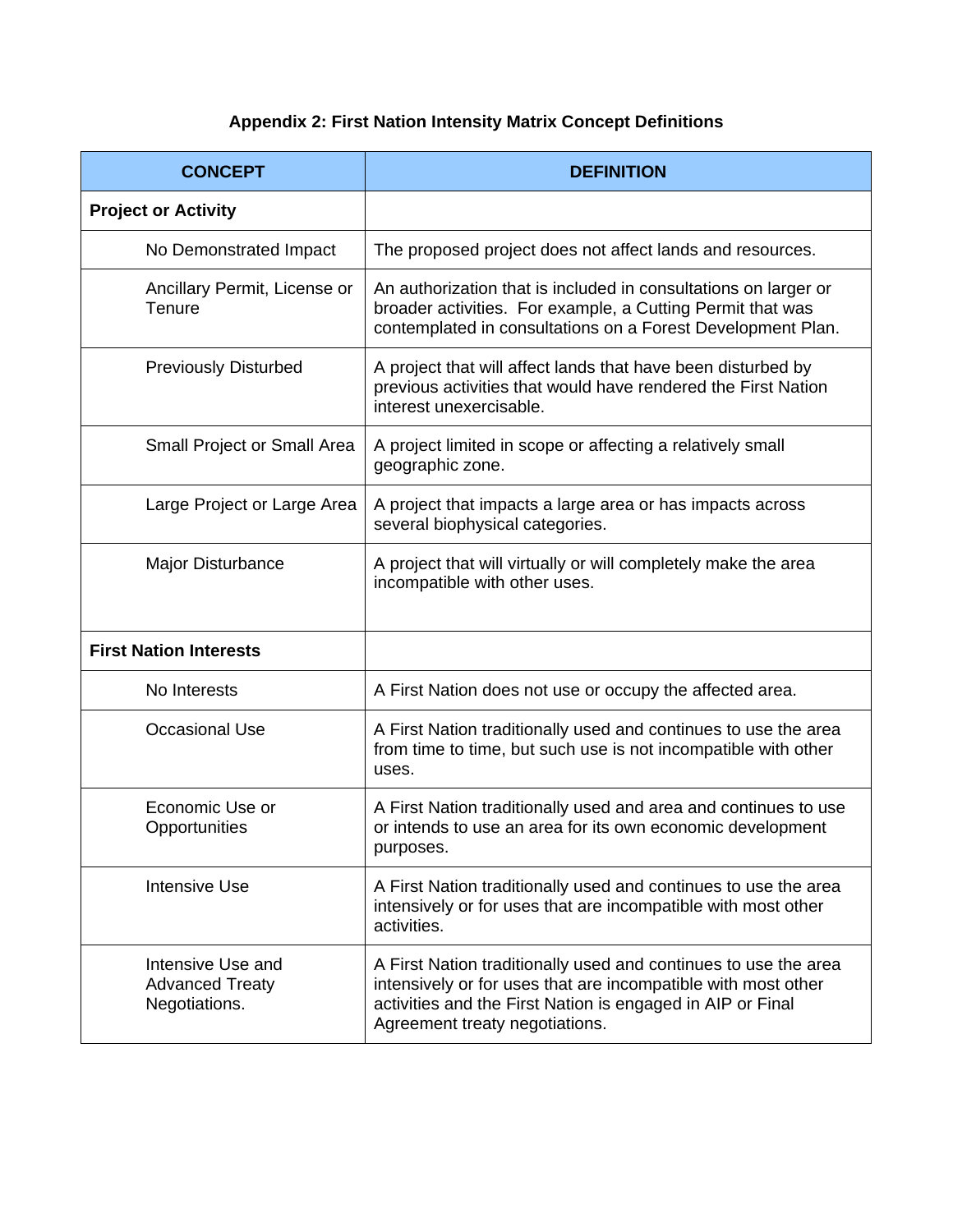| <b>CONCEPT</b>                              | <b>DEFINITION</b>                                                                                                                                                                                                                                                                           |
|---------------------------------------------|---------------------------------------------------------------------------------------------------------------------------------------------------------------------------------------------------------------------------------------------------------------------------------------------|
| <b>Established Treaty Right or</b><br>Title | A final treaty is in place and that treaty deals with the lands and<br>resources affected by the proposed project.                                                                                                                                                                          |
| <b>Consultation Intensities<sup>5</sup></b> |                                                                                                                                                                                                                                                                                             |
| No Notification                             | There is no mandated notification of First Nations about the<br>project. However, project/activity proponents may choose to<br>initiate contact with First Nations.                                                                                                                         |
| Notification                                | The First Nation is notified of the project, but First Nation input is<br>not invited. Notification only occurs for those First Nations<br>whose asserted traditional territories include the project area.                                                                                 |
| <b>Information Sharing</b>                  | Exchanging information about the proposed activity and First<br>Nation uses that may result in modifications to return or<br>enhance First Nation activities.                                                                                                                               |
| <b>Limited Consultations</b>                | Engagements of a relatively short term that focus on specified<br>First Nation interests and uses or to a specified limited<br>geographic area.                                                                                                                                             |
| <b>Moderate Consultations</b>               | Consultations that may take three to six months and relate to<br>several First Nation interests and uses/occupations or to a<br>broad geographic area.                                                                                                                                      |
| <b>Intensive Consultations</b>              | Consultations that may take up to a year and relate to multiple<br>First Nation interests and uses/occupations and to a use highly<br>incompatible with other uses.                                                                                                                         |
| In Accordance with Treaty<br>Provisions     | Treaties should outline how consultations are to be conducted in<br>specified circumstances. Where a treaty is not clear, as would<br>likely be the case for Treaty 8 and the Douglas Treaties, the<br>consultation would be undertaken according to the other<br>categories of the Matrix. |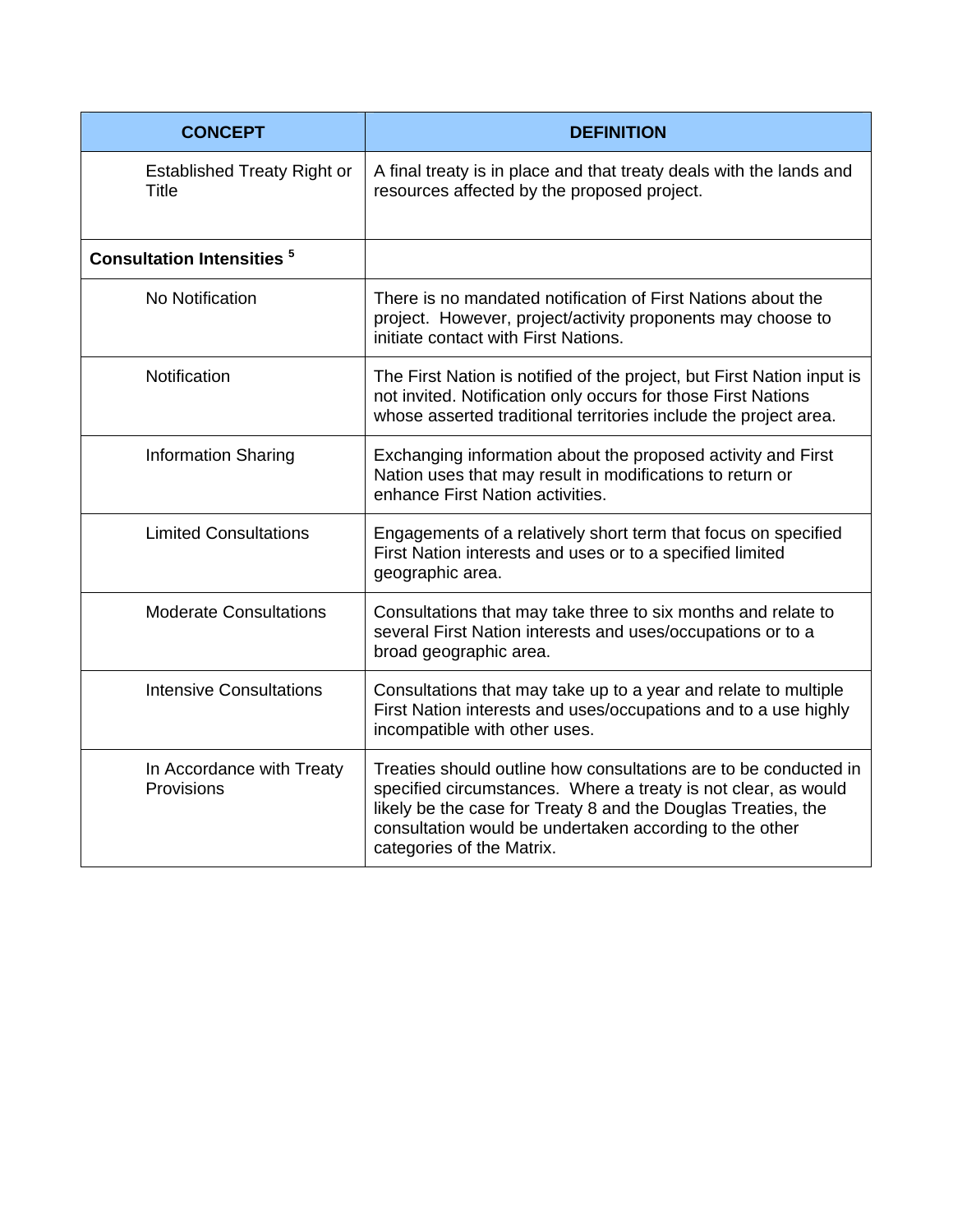#### **Appendix 3: Summary of Recommendations**

#### **Priority Recommendations**

- 1. The New Relationship Management Committee should review the "First Nation Consultation Intensity Matrix" with the business community with a view to adopting it for application in British Columbia. This recommendation should be implemented immediately while the other recommendations are being considered.
- 2. Where existing agreements on First Nation Consultation are in place between a First Nation or First Nation organization and government they will be paramount to any new processes or policies. This recommendation should be implemented immediately while the other recommendations are being considered.
- 3. Timeframes for First Nation consultation should be set and a mechanism established to mediate disputes about the meeting of consultation requirements, arbitration of such disputes and to confirm that consultation obligations have been met.
- 4. First Nation refusal to engage in consultation should not be a reason to delay a decision on a project, as long as reasonable steps have been taken to secure First Nation engagement.
- 5. The Crown should establish a funding mechanism to provide First Nations with the resources necessary to properly engage in consultation and related activities.
- 6. Consultation should be undertaken at the plan or project level and completion of that consultation will also be completion of consultation on any approvals contemplated by the plan or project.
- 7. Consultations should not debate or attempt to resolve the existence, extent or limitations of Crown and aboriginal rights and titles.

#### **Secondary Recommendations**

- 8. First Nations should set out areas of key interest within their traditional territories and a process should be developed for sharing this information.
- 9. The New Relationship Management Committee should develop a mechanism for the compilation, protection and appropriate dissemination of information, studies and research undertaken relating to First Nation land and resources uses.
- 10. The New Relationship Management Committee should develop a roster of skilled mediators to assist the parties to overcome disagreements about the consultation process.
- 11. First Nation consultation activities within the provincial government should be better coordinated to avoid duplication and conflicting policy guidance. All consultation activities should be as streamlined as possible.
- 12. Unresolved accommodation negotiations between a First Nation and the Crown should not delay a government decision on an application for a permit, license or tenure.